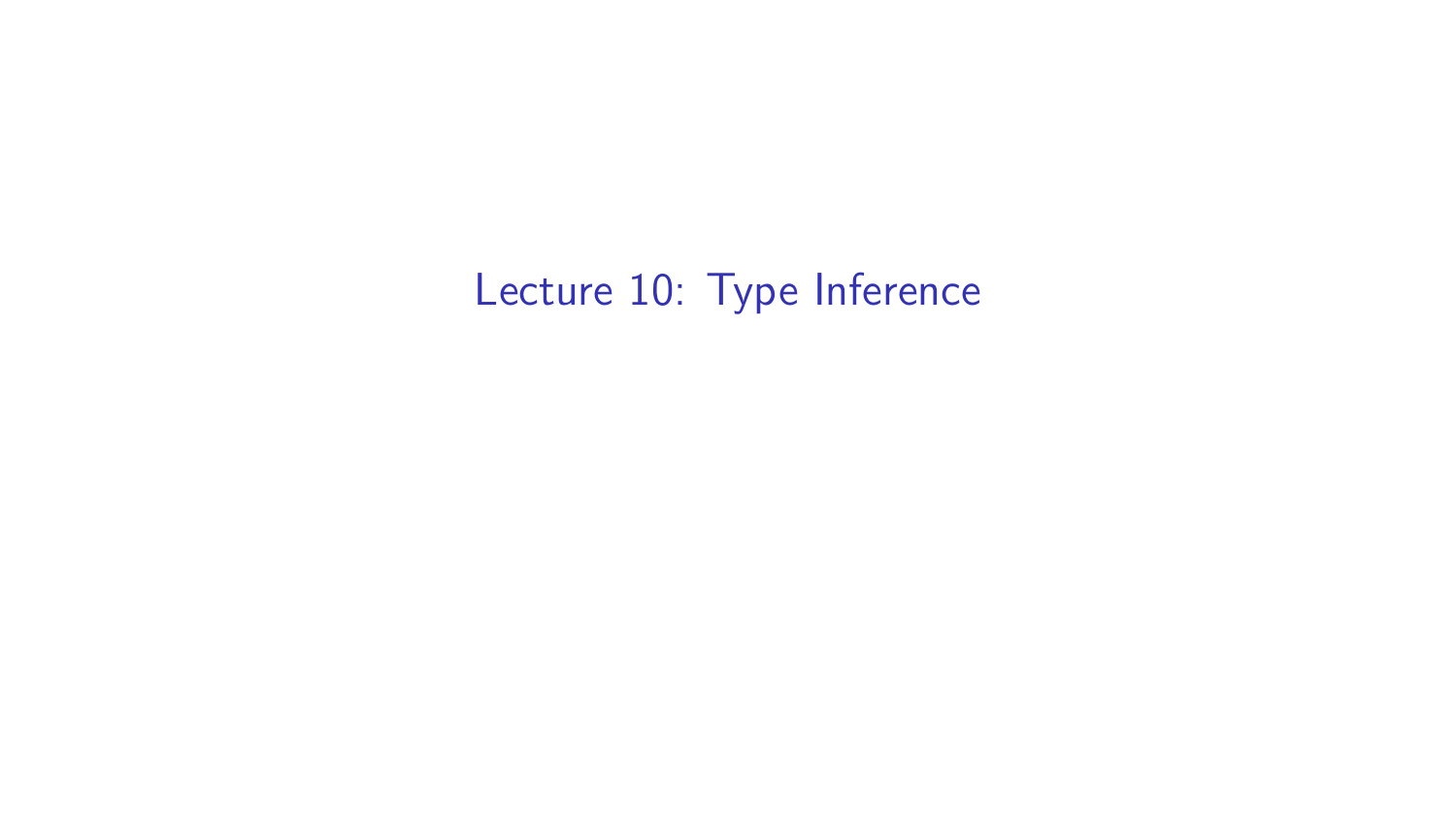Languages such as Haskell, ML, ocaml support inference of types in most cases

Using Amy syntax, with type inference we could write programs without type annotations:

```
def message(s, verbose) = {
 if (verbose > 1) { print(s) }
 else { print(".") }
}
```
The system would infer types of parameters and result, and check that the program type checks. If it is not possible to find types, the type checker will still complain.

- $\triangleright$  as concise code as in untyped language
- $\triangleright$  type inference still catches meaningless programs

Today we explain how to do such type inference, for simple types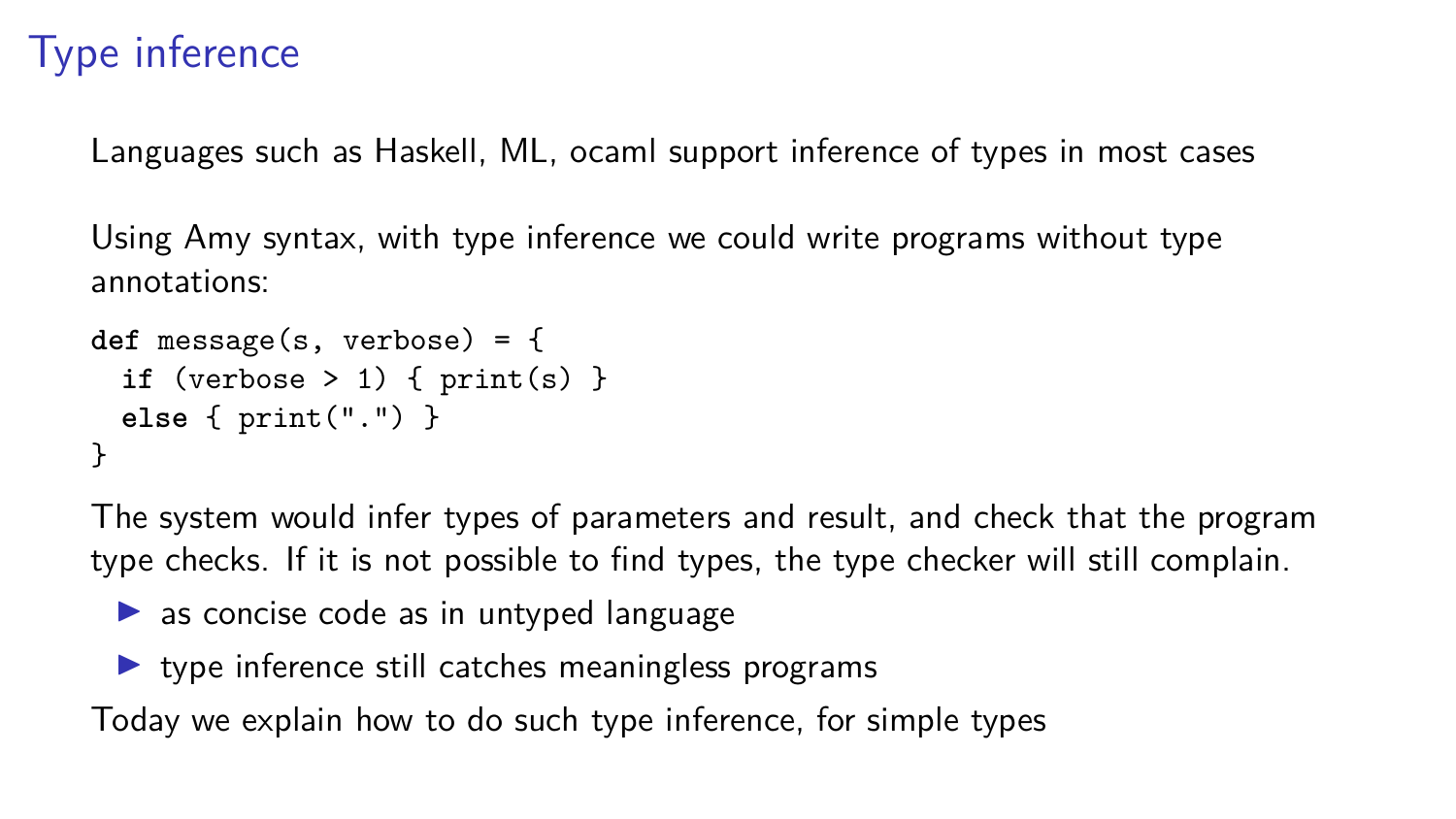## Intuition and key ideas

```
def message(s, verbose) = {
 if (verbose > 1) { print(s) }
 else { print(".") }
}
```
 $>$  : Int  $\times$  Int  $\rightarrow$  Bool, verbose :  $\tau_{\text{verbose}}$ , 1 : Int (verbose *>* 1) : Bool

so  $\tau_{\text{verbose}} = \text{Int}$ , for application of  $>$  to make sense.

print : String → Unit*,* s : *τ*<sup>s</sup> print(s) : Unit

so  $\tau_s =$  String, for application of *print* to make sense. Both if branches return Unit, and so should message Strategy:

- 1. Use type variables (e.g.  $\tau_{\text{verbose}}$ ,  $\tau_s$ ) to denote unknown types
- 2. Use type checking rules to derive constraints among type variables (arguments have expected types)
- 3. Use unification algorithm to solve constraints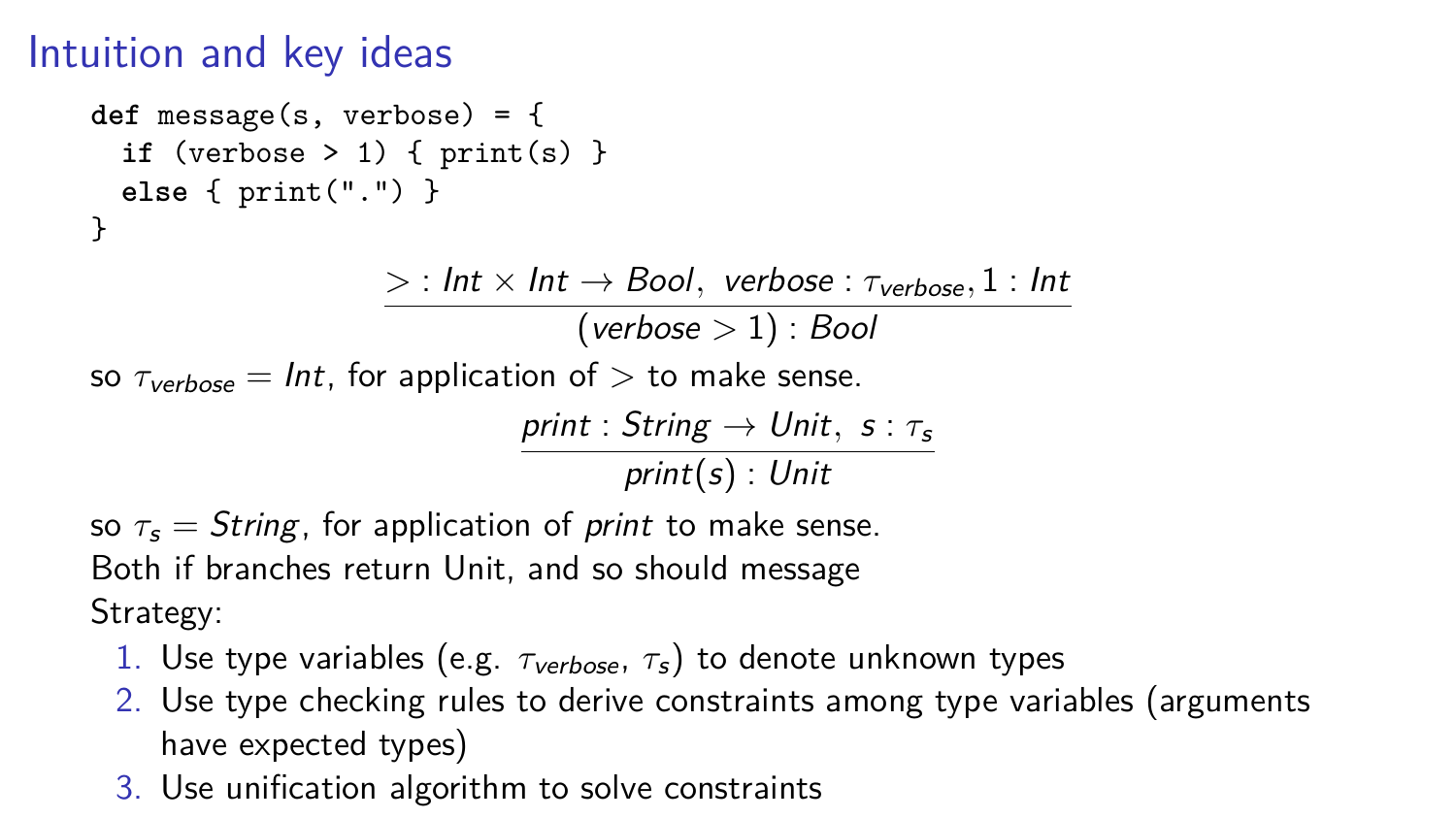# Small language with tuples and functions

Types are:

- 1. primitive types: Int, Bool, String, Unit
- 2. type constructors:
	- $\triangleright$  Pair[A,B] or  $(A, B)$  denotes set of pairs
	- ► Function[A,B] or  $A \Rightarrow B$  denotes functions from A to B

Abstract syntax of types:

$$
t := \mathit{Int} \mid \mathit{Bool} \mid \mathit{String} \mid \mathit{Unit} \mid (t_1, t_2) \mid (t_1 \Rightarrow t_2)
$$

Terms include pairs and anonymous functions  $(x)$  denotes variables, c literals):

$$
t := x | c | f(t_1,...,t_n) |
$$
 if  $(t) t_1$  else  $t_2 | (t_1,t_2) | (x \Rightarrow t)$ 

Primitives P1,P2 for pair components, if  $t = (x, y)$  then  $P1(t) = x$ ,  $P2(t) = y$ . We write them as in Scala, t*.* 1 and t*.* 2 For values and types,  $(x, y, z)$  is shorthand for, say,  $(x, (y, z))$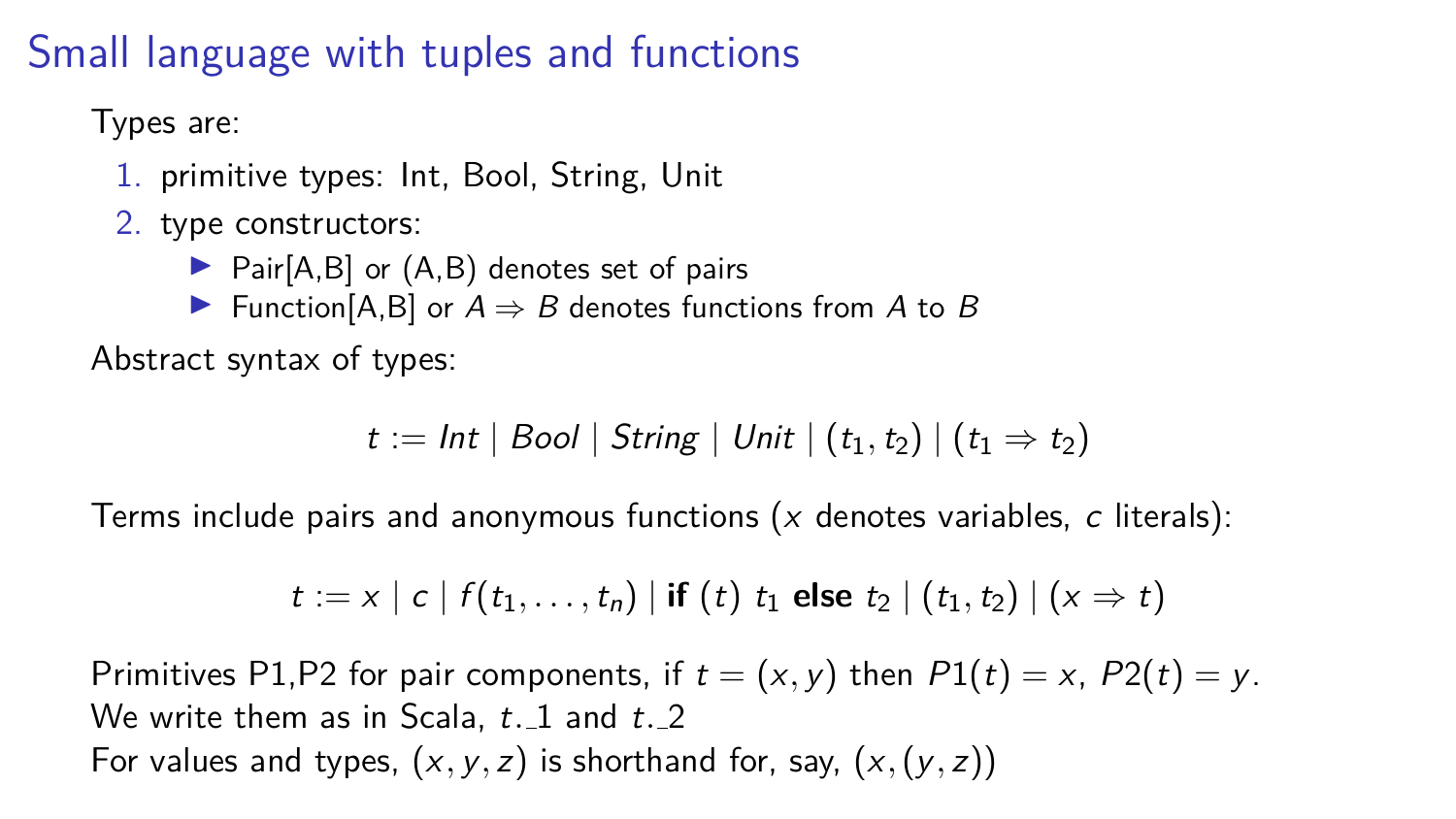# Type Rules

Rule for conditionals:

$$
\frac{\Gamma \vdash b : Bool \quad \Gamma \vdash t_1 : \tau \quad \Gamma \vdash t_2 : \tau}{\Gamma \vdash (\text{if } (b) \ t_1 \text{ else } t_2) : \tau}
$$

Rules for variables:

$$
\frac{\Gamma(x) = \tau}{\Gamma \vdash x : \tau}
$$

Rules for constants:

$$
\overline{\cdot \ldots} \cdot String \quad \overline{true : Bool} \quad \overline{false : Bool} \quad \cdots
$$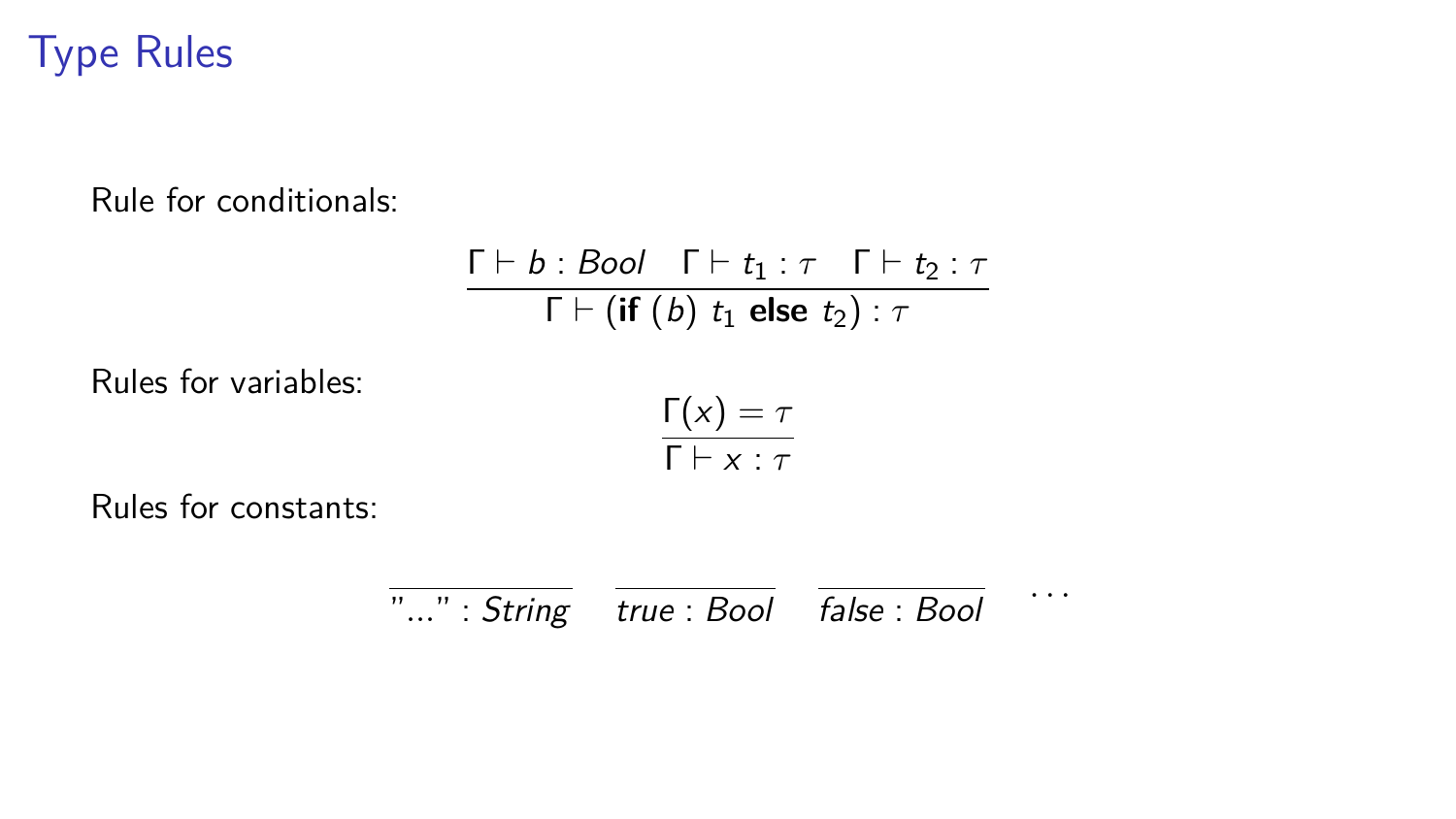#### Rules for Pairs

$$
\frac{\Gamma\vdash t_1:\tau_1\quad \Gamma\vdash t_2:\tau_2}{\Gamma\vdash (t_1,t_2):(\tau_1,\tau_2)}
$$

If the first component  $t_1$  has type  $\tau_1$  and the second component  $t_2$  has type  $\tau_2$  then the pair  $(t_1, t_2)$  has the type  $(\tau_1, \tau_2)$ .

$$
\frac{\Gamma \vdash t : (\tau_1, \tau_2)}{\Gamma \vdash t . . 1 : \tau_1}
$$
\n
$$
\frac{\Gamma \vdash t : (\tau_1, \tau_2)}{\Gamma \vdash t . . 2 : \tau_2}
$$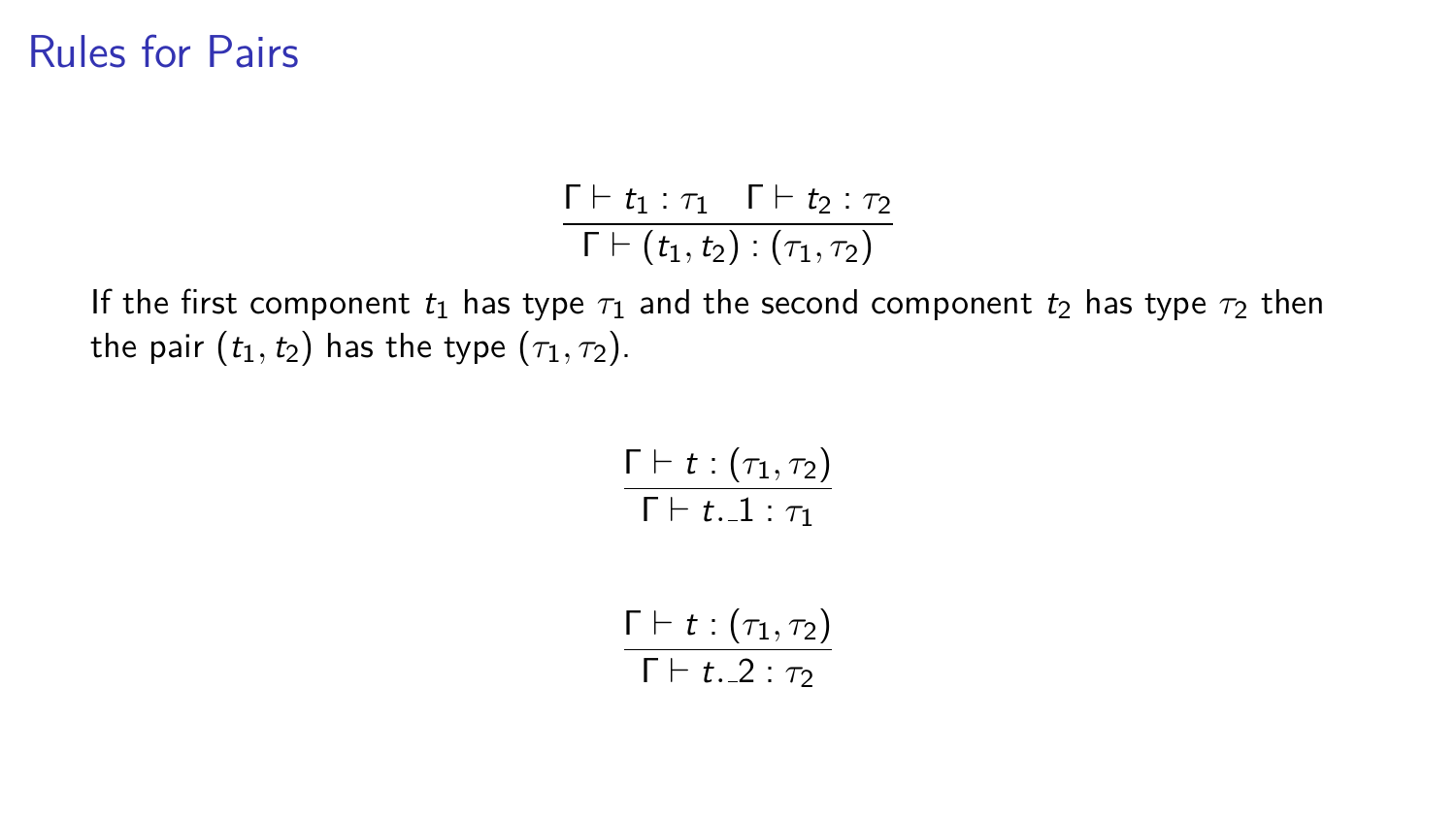### Functions of One argument

 $\Gamma \vdash f : \tau \Rightarrow \tau_0$   $\Gamma \vdash t : \tau$  $\Gamma \vdash f(t) : \tau_0$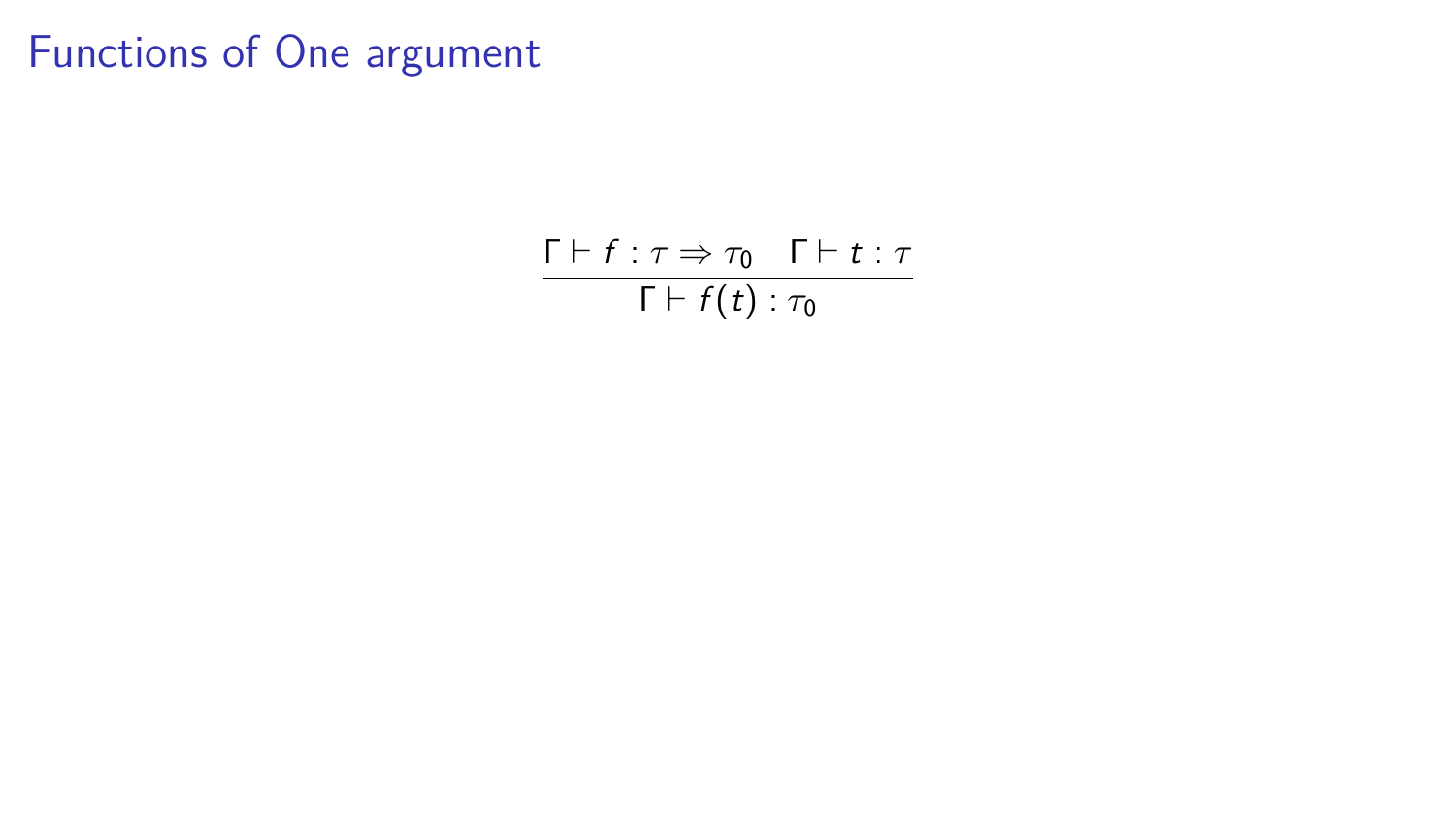## Functions of One argument

$$
\frac{\Gamma \vdash f : \tau \Rightarrow \tau_0 \quad \Gamma \vdash t : \tau}{\Gamma \vdash f(t) : \tau_0}
$$

Why only one argument?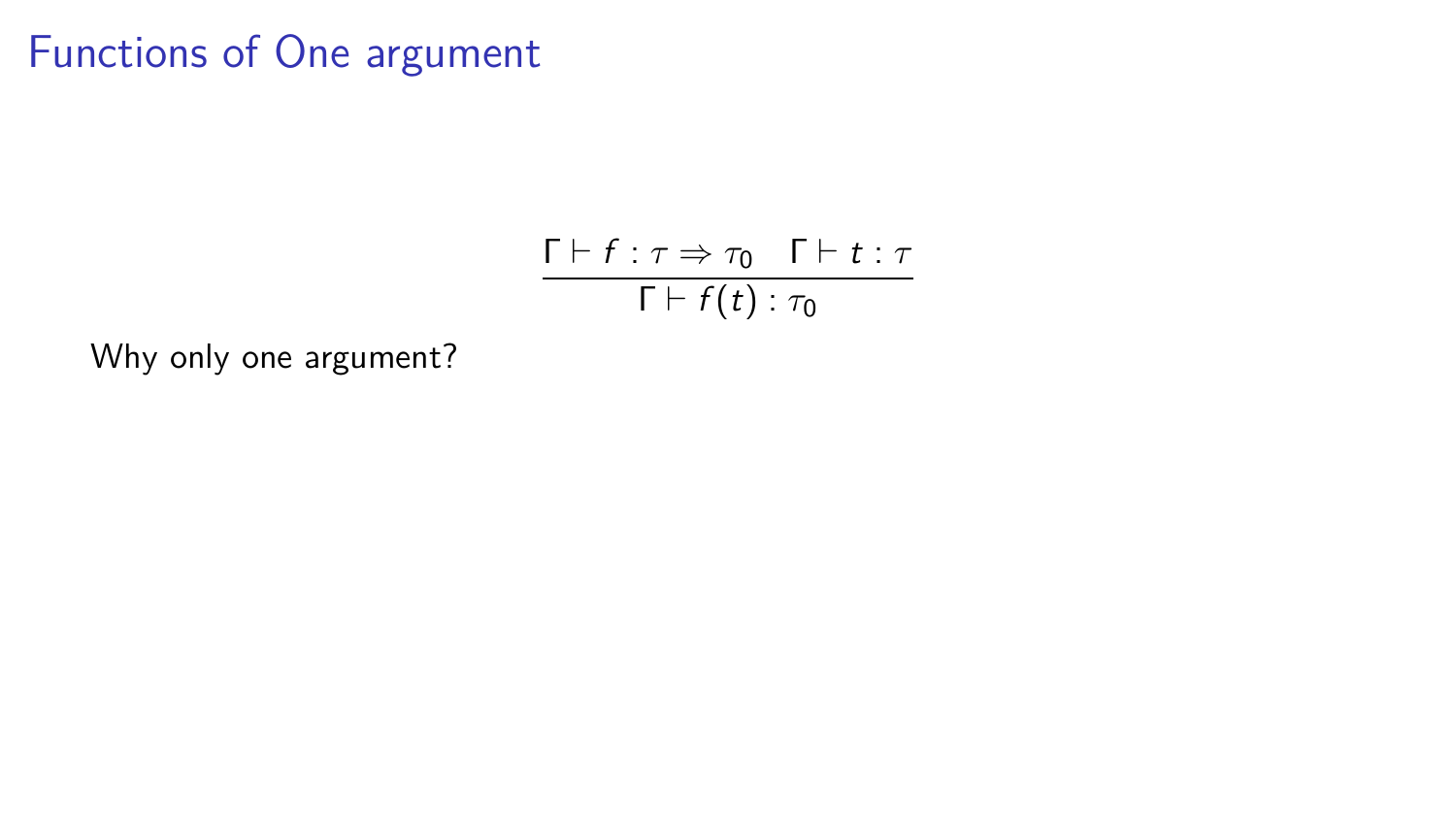### Functions of One argument

$$
\frac{\Gamma \vdash f : \tau \Rightarrow \tau_0 \quad \Gamma \vdash t : \tau}{\Gamma \vdash f(t) : \tau_0}
$$

Why only one argument? Note that  $\tau$  can be a tuple  $(\tau_1, \ldots, \tau_n)$ , so we can derive:

$$
\frac{\Gamma \vdash t_1 : \tau_1 \ldots \Gamma \vdash t_n : \tau_n \quad \Gamma \vdash f : (\tau_1, \ldots, \tau_n) \Rightarrow \tau_0}{\Gamma \vdash (t_1, \ldots, t_n) : (\tau_1, \ldots, \tau_n) \quad \Gamma \vdash f : (\tau_1, \ldots, \tau_n) \Rightarrow \tau_0}{\Gamma \vdash f((t_1, \ldots, t_n)) : \tau_0}
$$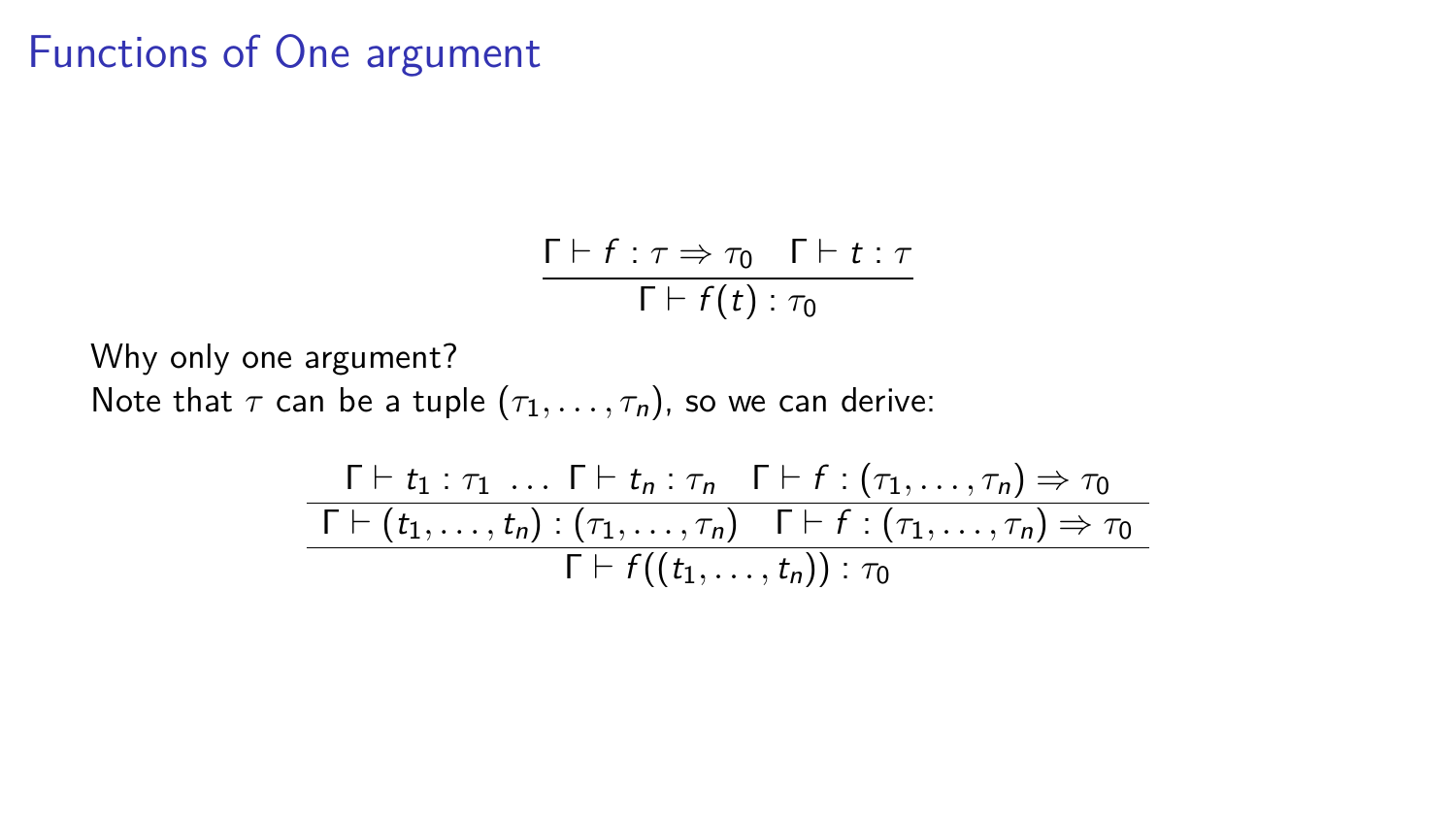$$
\frac{\Gamma[x:=\tau_1] \vdash t : \tau_2}{\Gamma \vdash (x \Rightarrow t) : (\tau_1 \Rightarrow \tau_2)}
$$

What does this rule say?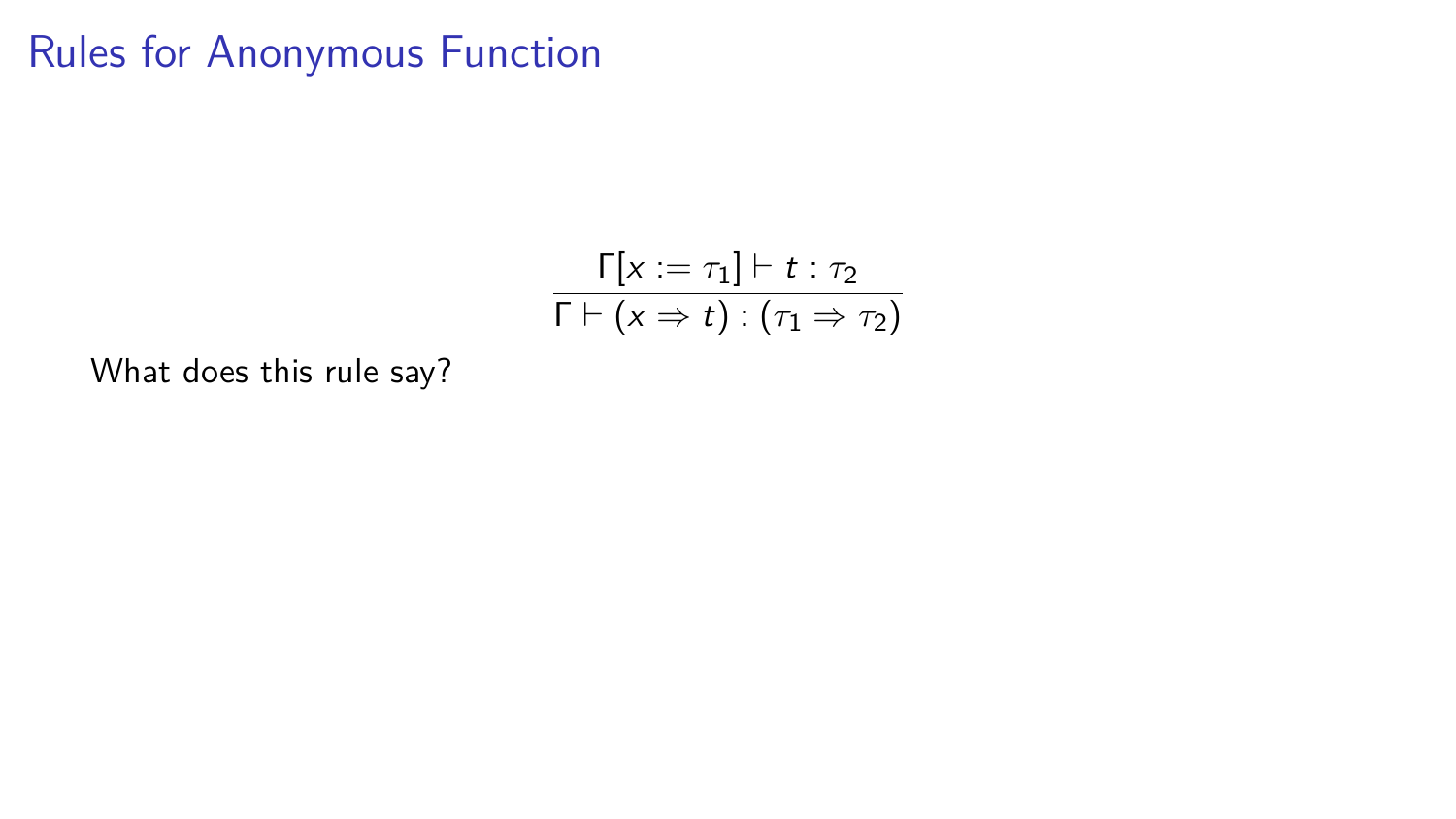$$
\frac{\Gamma[x := \tau_1] \vdash t : \tau_2}{\Gamma \vdash (x \Rightarrow t) : (\tau_1 \Rightarrow \tau_2)}
$$

What does this rule say?

Anonymous function  $x \Rightarrow t$  that maps x to the value given by term t has a function type.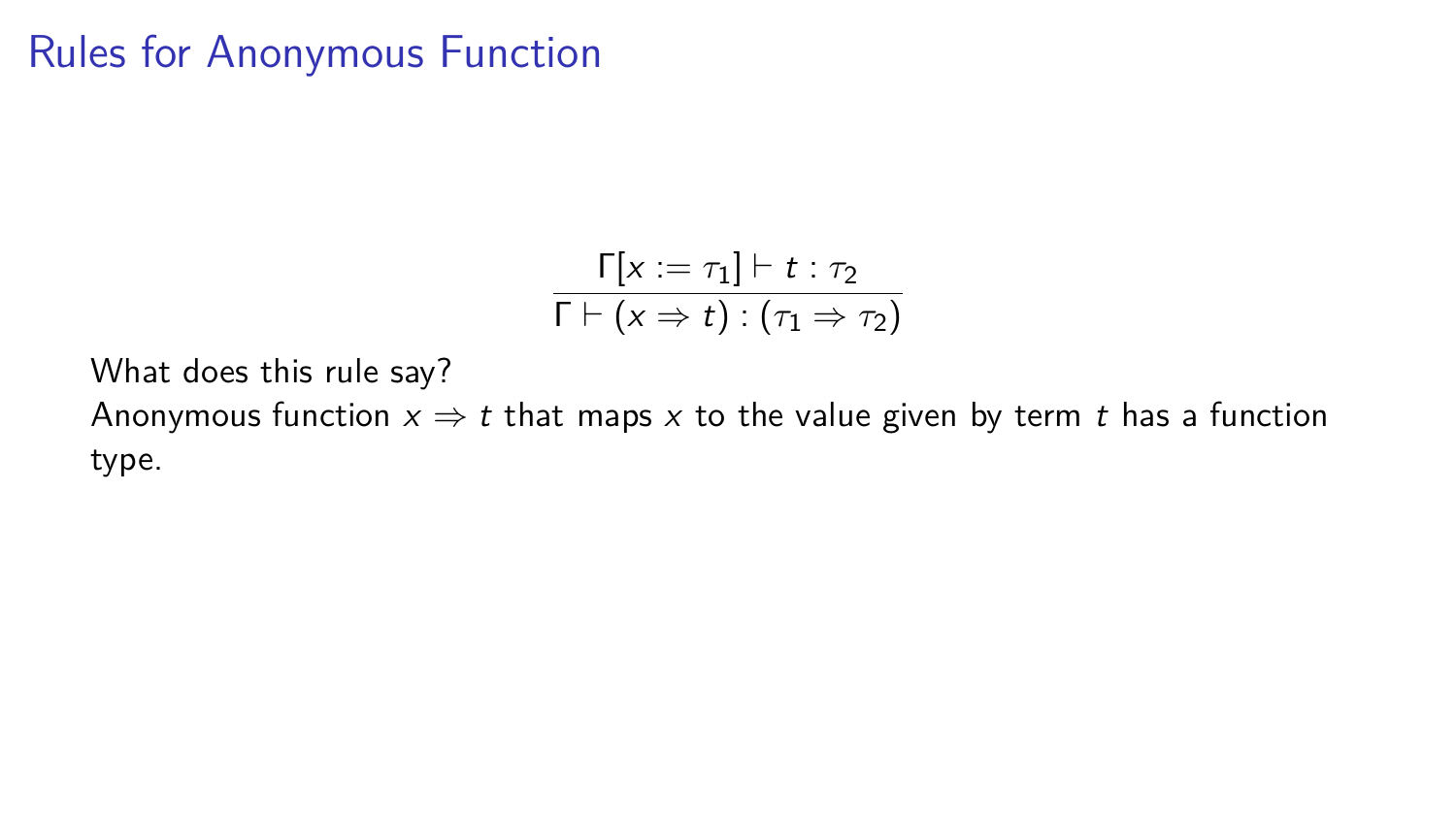$$
\frac{\Gamma[x:=\tau_1]\vdash t:\tau_2}{\Gamma\vdash(x\Rightarrow t):(\tau_1\Rightarrow\tau_2)}
$$

What does this rule say?

Anonymous function  $x \Rightarrow t$  that maps x to the value given by term t has a function type.

The type of this function is  $\tau_1 \Rightarrow \tau_2$ , where  $\tau_1$  is the type of x and  $\tau_2$  is the type of t.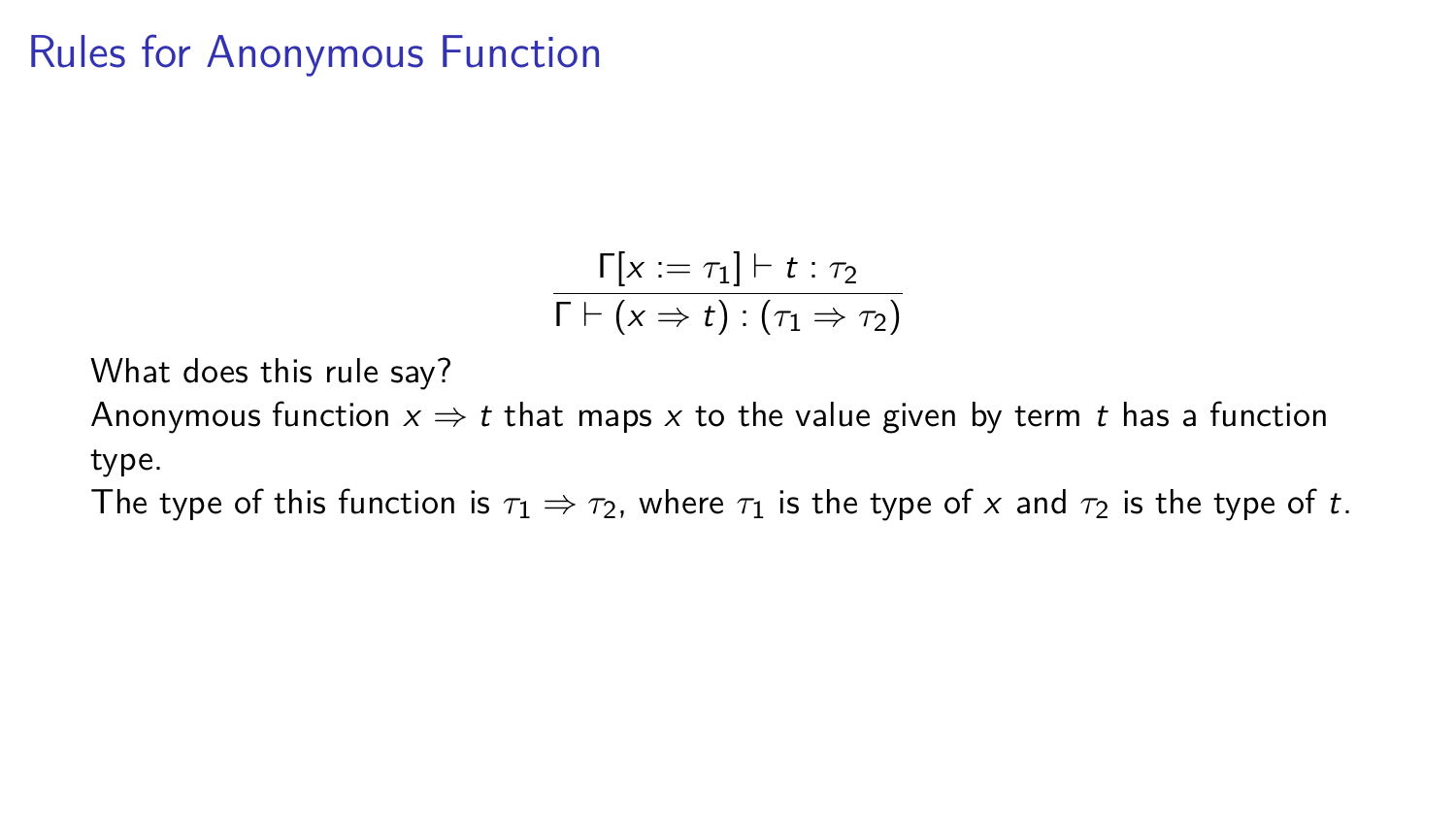$$
\frac{\Gamma[x:=\tau_1]\vdash t:\tau_2}{\Gamma\vdash(x\Rightarrow t):(\tau_1\Rightarrow\tau_2)}
$$

What does this rule say?

Anonymous function  $x \Rightarrow t$  that maps x to the value given by term t has a function type.

The type of this function is  $\tau_1 \Rightarrow \tau_2$ , where  $\tau_1$  is the type of x and  $\tau_2$  is the type of t. Inside t there may be uses of x, which has some type *τ*1. This is why Γ is extended with binding of  $x$  to  $\tau_1$  when type checking t.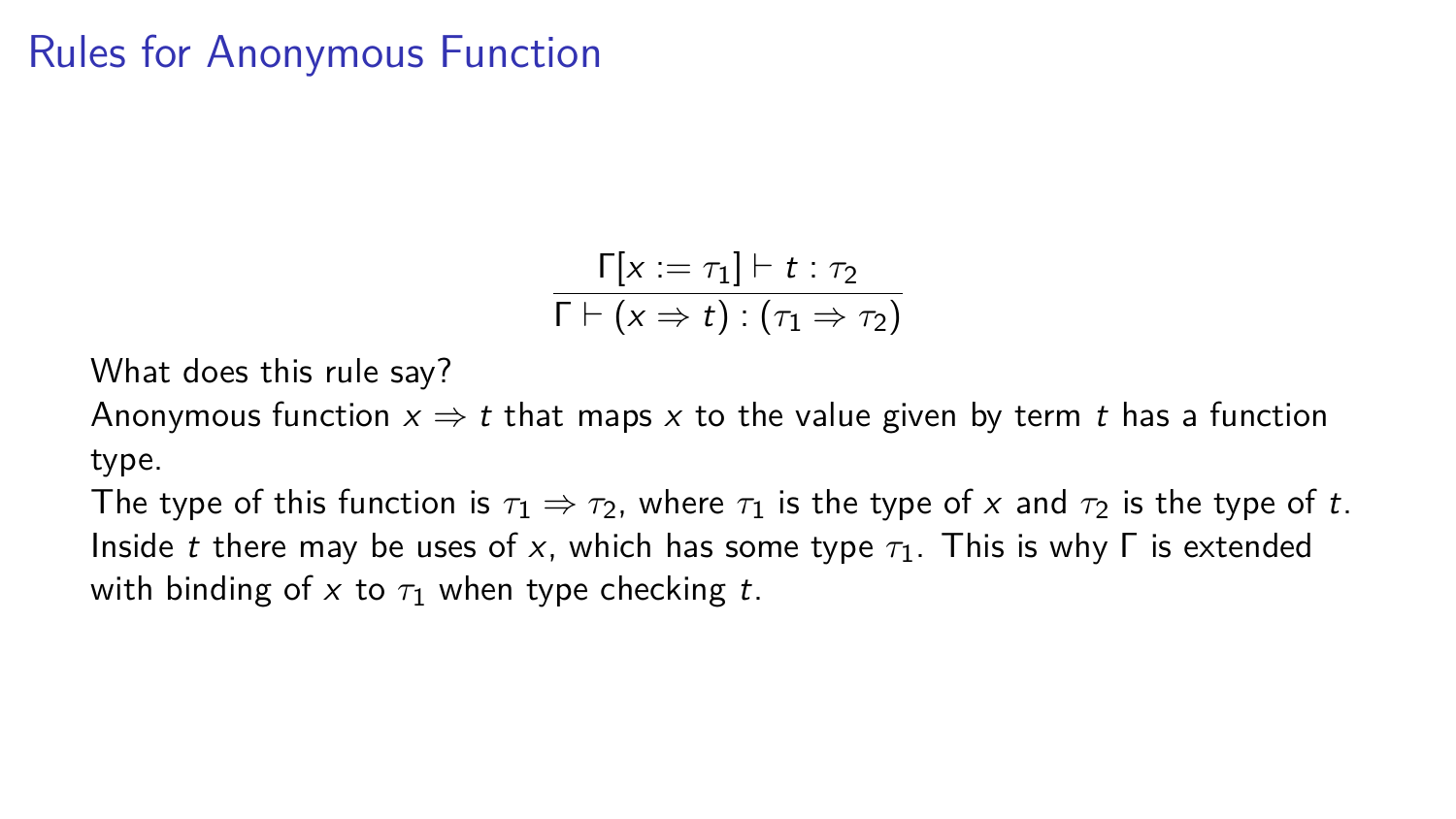## Example

```
def translatorFactory(dx, dy) = {
 p \Rightarrow (p_1 + dx, p_2 + dy) // returns anonymous function
}
def upTranslator = translatorFactory(0, 100)
def test = upTranslator((3, 5)) // computes (3, 105)
```
Type inference can find types that correspond to this annotated program:

```
def translatorFactory(dx: Int, dy: Int): (int, Int) \Rightarrow (Int, Int) = \{p \Rightarrow (p. 1 + dx, p. 2 + dy)}
def upTranslator : (int,Int) \Rightarrow (Int,Int) = translatorFactory(0, 100)def test: (Int,Int) = upTranslator((3, 5))
```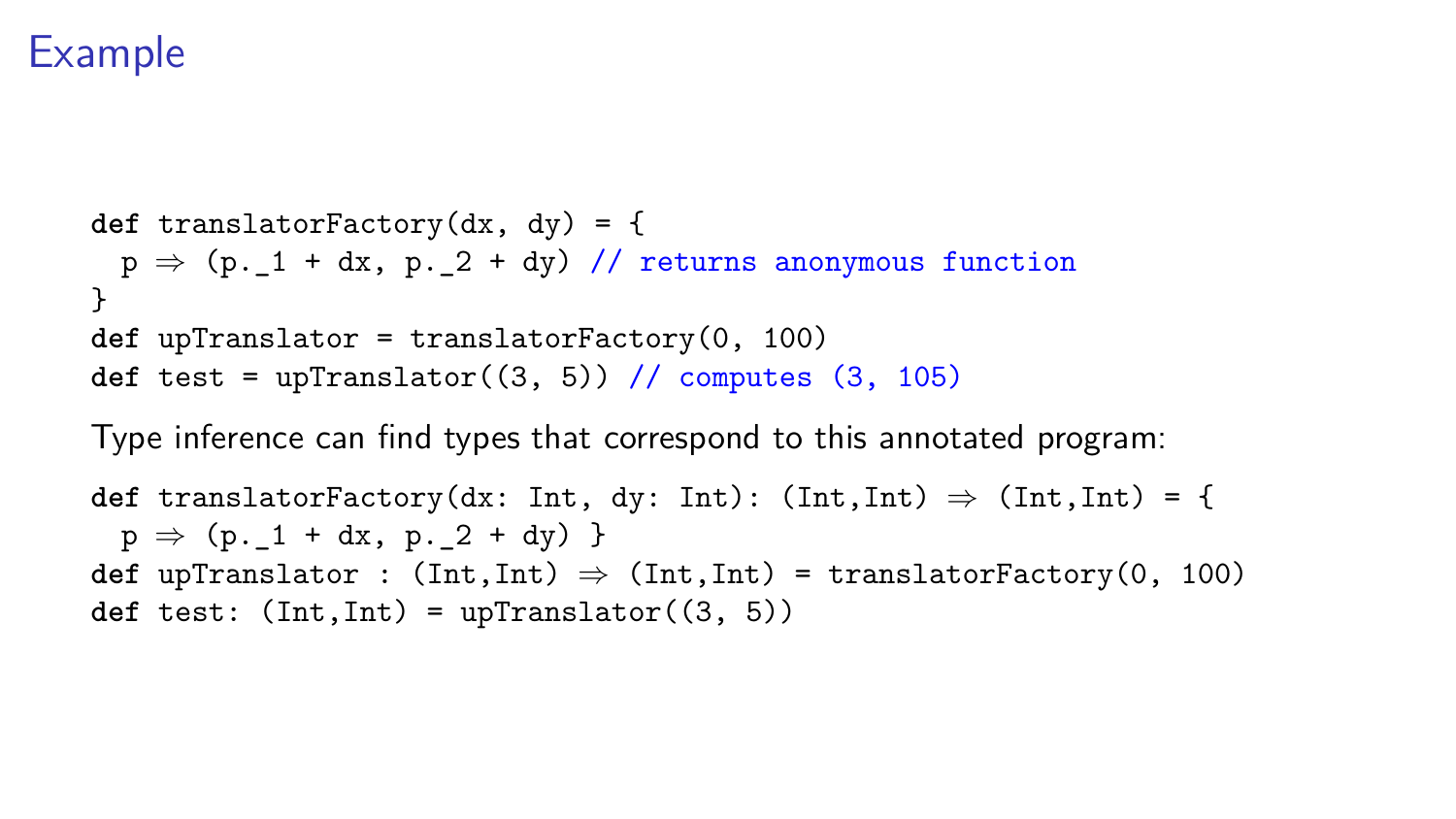#### Are our inferred types correct?

def translatorFactory(dx: Int, dy: Int):  $(int, Int) \Rightarrow (Int, Int) = \{$  $p \Rightarrow (p. 1 + dx, p. 2 + dy)$ } **def** upTranslator :  $(int, Int) \Rightarrow (Int, Int) = translatorFactory(0, 100)$  $def test: (Int, Int) = upTranslator((3, 5))$ 

 $\Gamma \vdash p \Rightarrow (p_{\cdot} \bot + dx, p_{\cdot} \bot 2 + dy)$  :  $(int, Int) \Rightarrow (Int, Int)$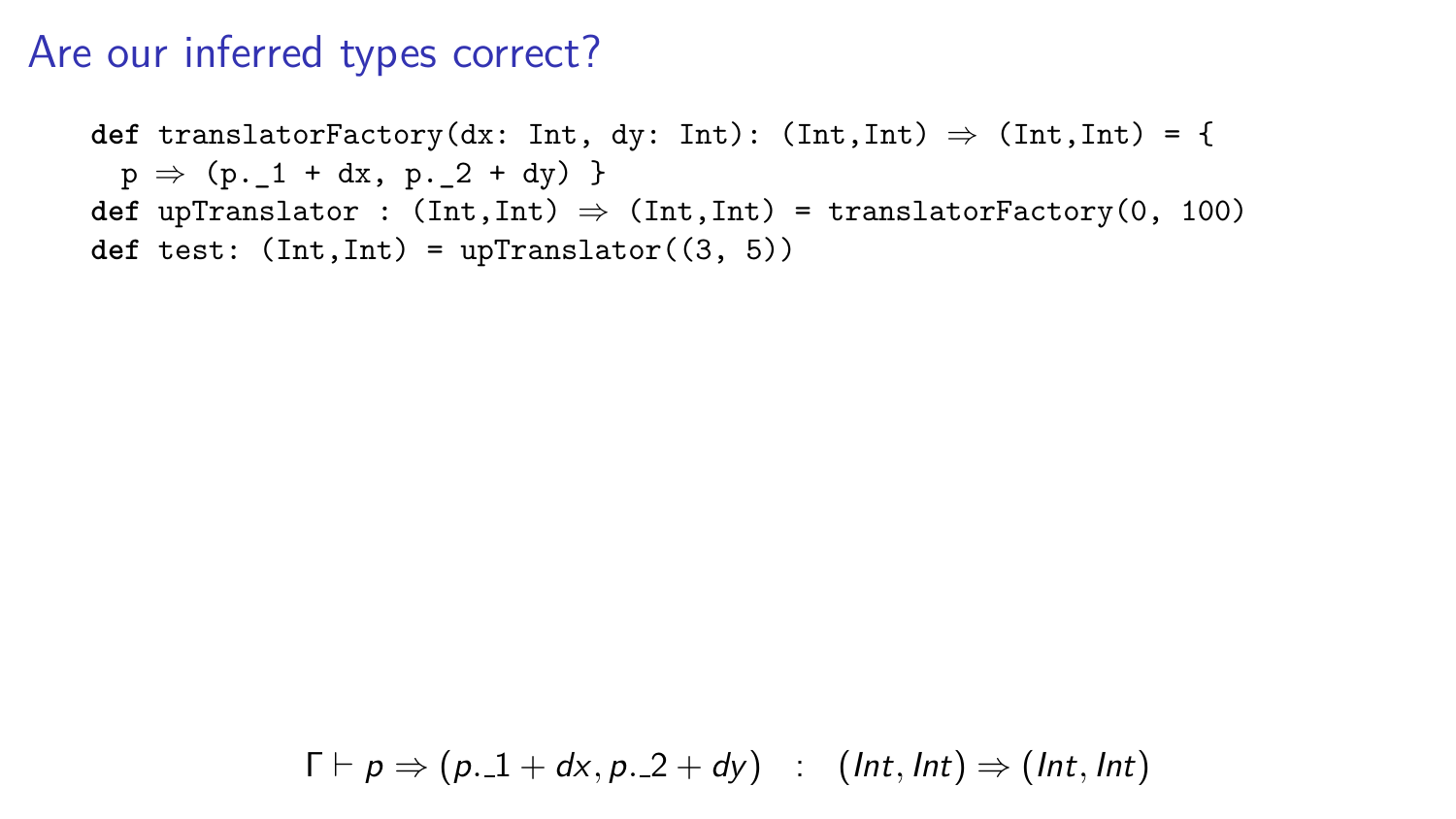## From Type Checking to Type Inference

**def** translatorFactory(dx: Int, dy: Int):  $(Int,Int) \Rightarrow (Int,Int) = \{$  $p \Rightarrow (p. 1 + dx, p. 2 + dy)$ } **def** upTranslator :  $(int,Int) \Rightarrow (Int,Int) = translatorFactory(0, 100)$  $def test: (Int, Int) = upTranslator((3, 5))$ 

Example steps in type checking the body. Let  $\Gamma' = \Gamma[p := (Int, Int)]$ 

$$
\frac{\Gamma' \vdash p. .1 : Int \quad \Gamma' \vdash dx : Int}{\Gamma' \vdash (p. .1 + dx) : Int \quad \dots}
$$
\n
$$
\frac{\Gamma' \vdash (p. .1 + dx) : (Int, Int)}{\Gamma \vdash p \Rightarrow (p. .1 + dx, p. .2 + dy) : (Int, Int) \Rightarrow (Int, Int)}
$$

How did type inference discover  $dx : Int?$  We construct the derivation tree keeping type of dx symbolic until some derivation step tells us what it must be. Here,  $+$ expects two integers in  $p.1 + dx$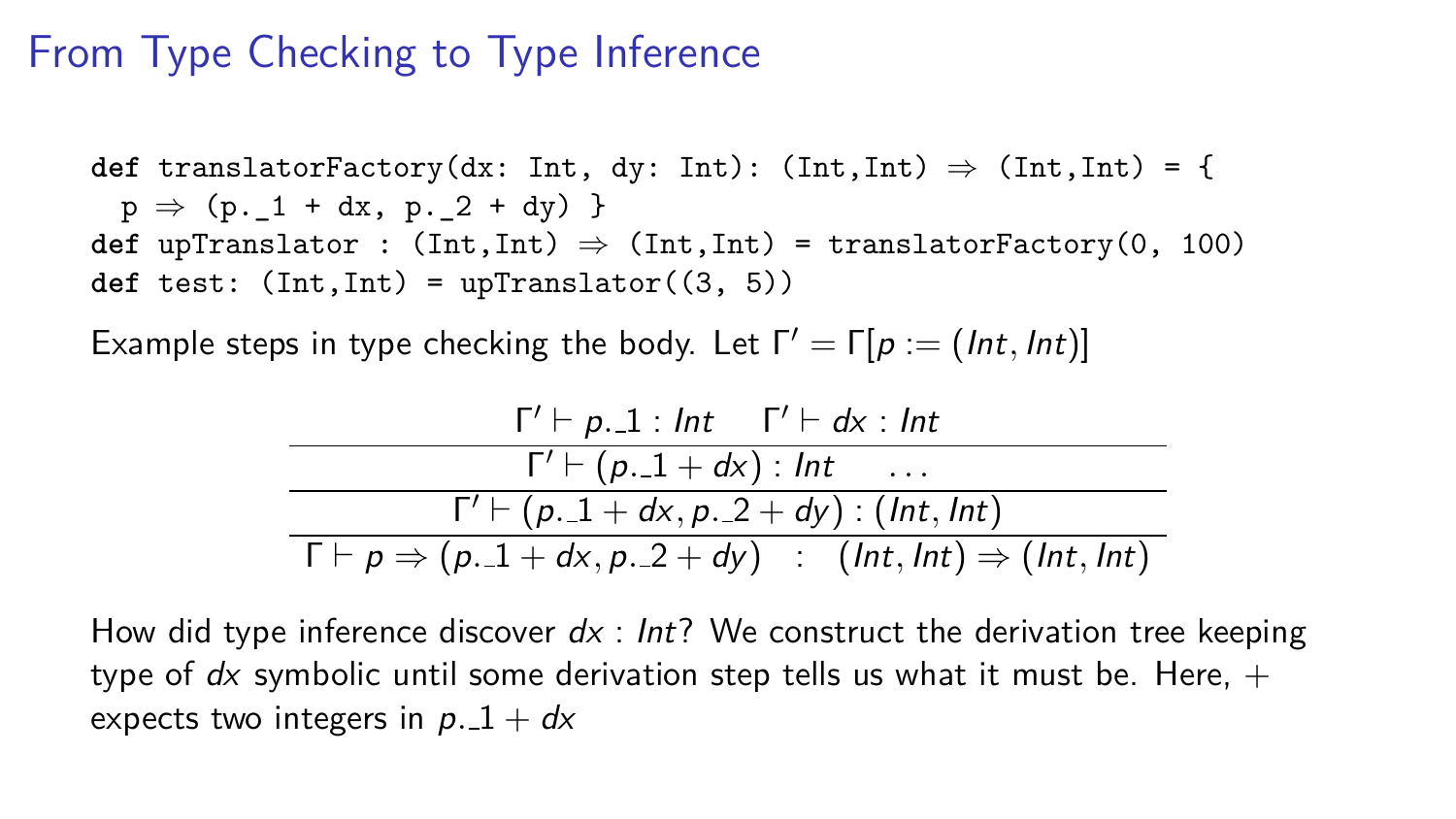#### Deriving Constraints in Type Inference

$$
\begin{array}{lcl} \texttt{def} \; \texttt{translatorFactory}(dx, \; dy) = \{ \\ \; p \; \Rightarrow \; (p \ldotp_1 + dx, \; p \ldotp_2 + dy) \\ \; \} \end{array}
$$

Let  $\Gamma_1 = \Gamma[p := \tau_p]$  where  $\tau_p$  is to be determined later

$$
\frac{\Gamma_1 \vdash p : \tau_p \quad \tau_p = (\tau_3, \tau_4)}{\Gamma_1 \vdash p. 1 : \tau_3 \quad \Gamma_1 \vdash dx : \tau_{dx} \quad \Gamma_1 \vdash + : (Int, Int) \rightarrow Int} \n\frac{\Gamma_1 \vdash p. 1 + dx : \tau_1 \quad \tau_3 = Int, \ \tau_{dx} = Int, \ \tau_1 = Int} \n\frac{\Gamma_1 \vdash (p. 1 + dx, p. 2 + dy) : \tau_r \quad \tau_r = (\tau_1, \tau_2)}{\Gamma \vdash (p \Rightarrow (p. 1 + dx, p. 2 + dy)) : \tau_{fun} \quad \tau_{fun} = \tau_p \Rightarrow \tau_r}
$$

Analogously, for the second component of the pair, we derive  $\tau_2 = Int$ ,  $\tau_4 = Int$  on other branches of the derivation tree.

From these constraints it follows  $\tau_p = (Int, Int), \tau_r = (Int, Int)$  and

$$
\tau_{\text{fun}} = (\text{Int}, \text{Int}) \Rightarrow (\text{Int}, \text{Int})
$$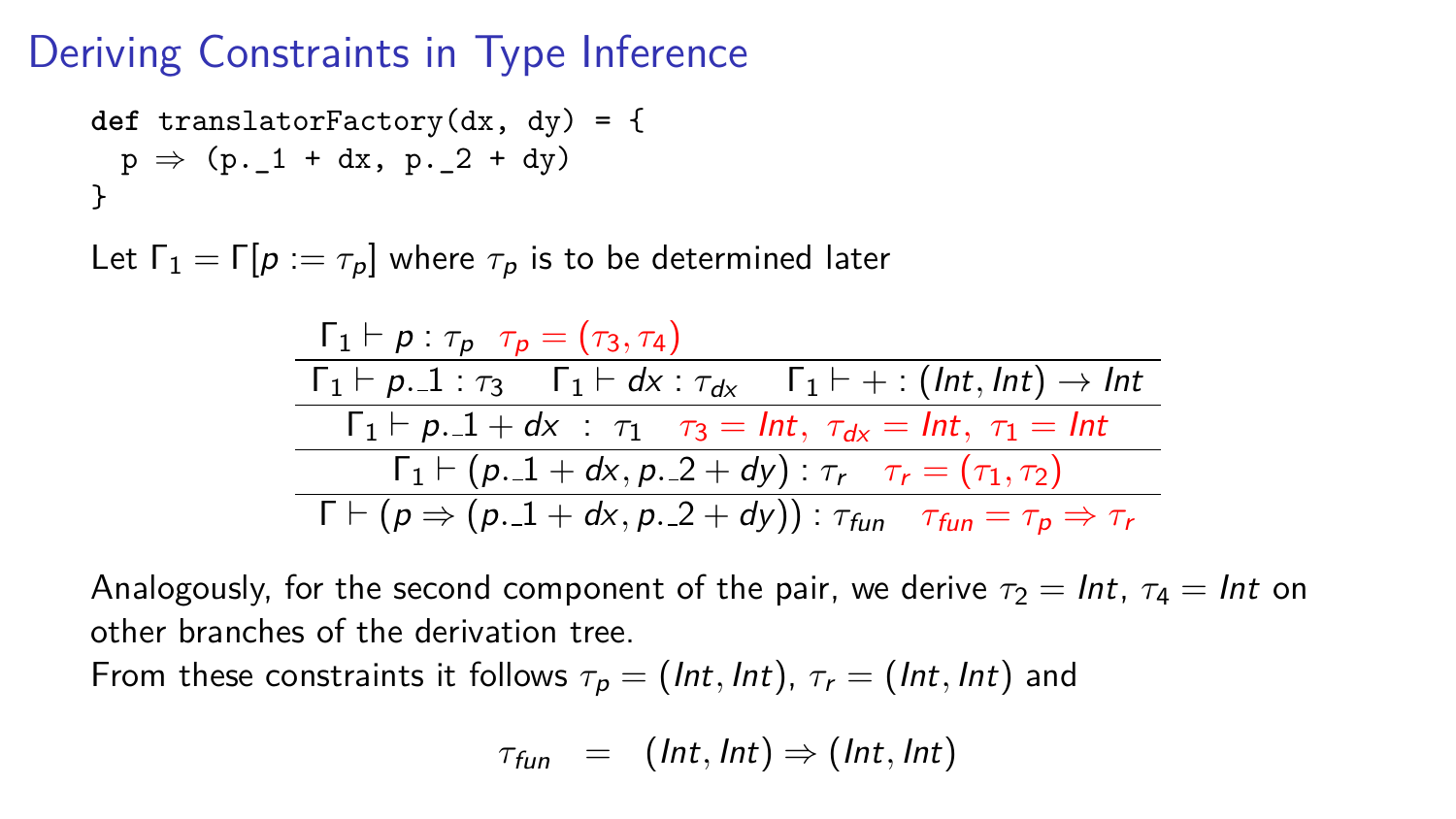### **Constraints**

Introduce type variable for each tree node. Then collect these constraints:

| tree node                                                                                                       | constraint                                                                        |
|-----------------------------------------------------------------------------------------------------------------|-----------------------------------------------------------------------------------|
| $(f : \tau_f)(t : \tau) : \tau_0$                                                                               | $\tau_f = (\tau \Rightarrow \tau_0)$                                              |
| $((x : \tau_x) \Rightarrow (t : \tau_t)) : \tau_{fun}$                                                          | $\tau_{fin} = (\tau_x \Rightarrow \tau_t)$ $(x, \tau_x)$ added to $\Gamma'$ for t |
| $(t_1 : \tau_1, t_2 : \tau_2) : \tau$                                                                           | $\tau=(\tau_1,\tau_2)$                                                            |
| $(t:\tau)_{-1}:\tau_1$                                                                                          | $\tau = (\tau_1, \tau_2)$ $\tau_2$ is a fresh type variable                       |
| $(t:\tau)_{-2}:\tau_2$                                                                                          | $\tau = (\tau_1, \tau_2)$ $\tau_1$ is a fresh type variable                       |
| (if $(b:\tau_b)$ $t_1:\tau_1$ else $t_2:\tau_2$ ) : $\tau   \tau = \tau_1, \tau = \tau_2, \tau_b = \text{Bool}$ |                                                                                   |
| $X: \tau_{x}$                                                                                                   | $\Gamma(x) = \tau_x$<br>$\tau = Bool$                                             |
| false : $\tau$                                                                                                  |                                                                                   |
| true : $\tau$                                                                                                   | $\tau = \textit{Bool}$                                                            |
| $k : \tau$                                                                                                      | $\tau = Int$                                                                      |
| $"" : \tau$                                                                                                     | $\tau =$ String                                                                   |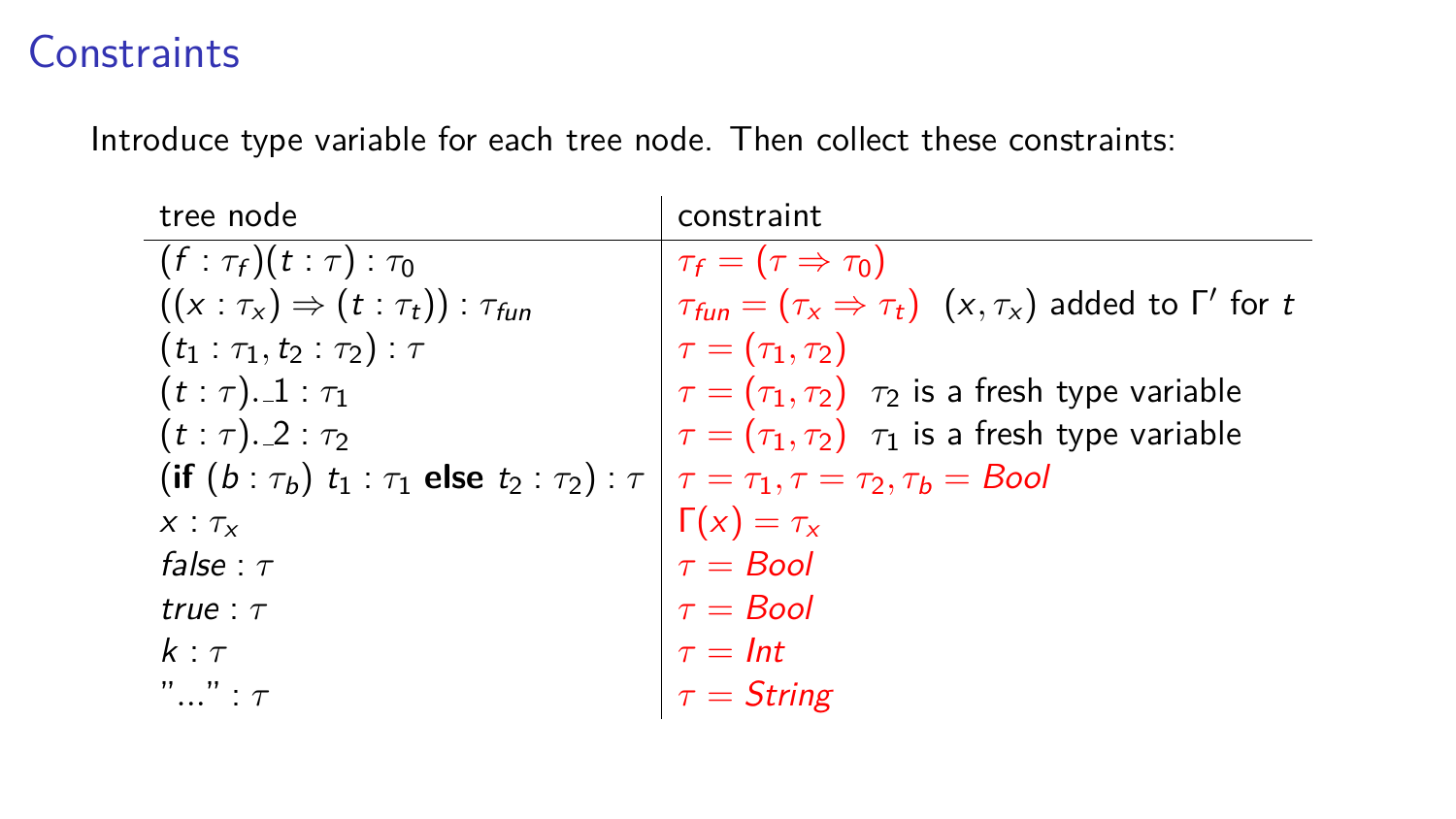# Summary of type inference

- 1. Introduce type variable for each tree node
- 2. For each tree node use type rules to derive constraints among the type variables
- 3. Solve the resulting set of equations on type variables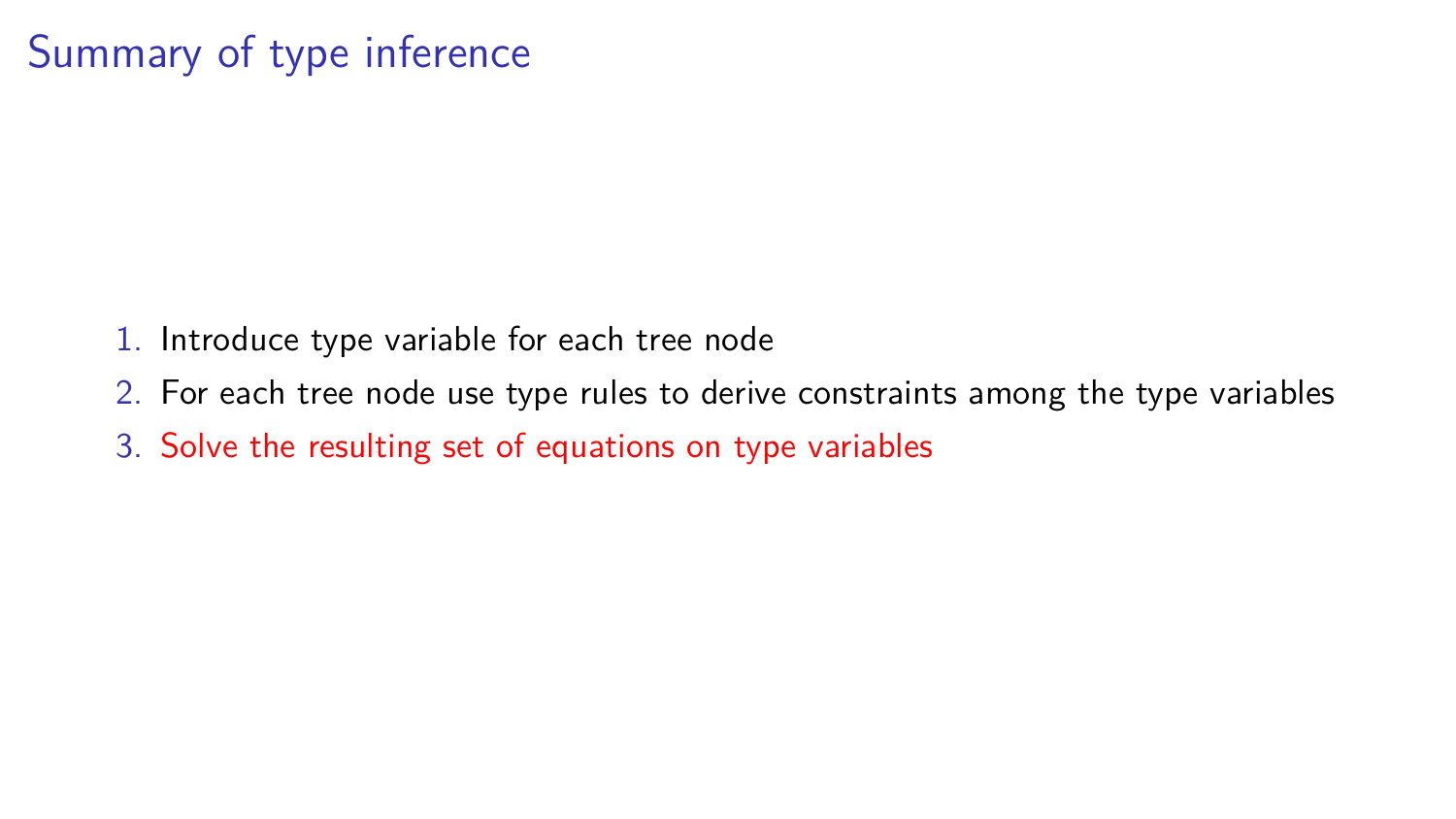Solving equations on simple types: unification (as in Prolog)

Types in equations have the following syntax:

 $t := \tau | Int | Bool | String | Unit | (t_1, t_2) | (t_1 \Rightarrow t_2)$ 

We assume that

- $\triangleright$  primitive types are disjoint and distinct from pairs and functions
- $\triangleright$  pairs and functions are always distinct
- $\triangleright$  two pairs are equal iff their corresponding component types are equal
- $\triangleright$  two functions are equal iff their argument and result types are equal Idea: eliminate variables, decompose pair and function equalities. Algorithm works for any term algebra (algebra of syntactic terms)
	- $\triangleright$  Pair[A,B] and Function[A,B] are two distinct binary term constructors
	- $\blacktriangleright$  Int, Bool, String are distinct nullary constructors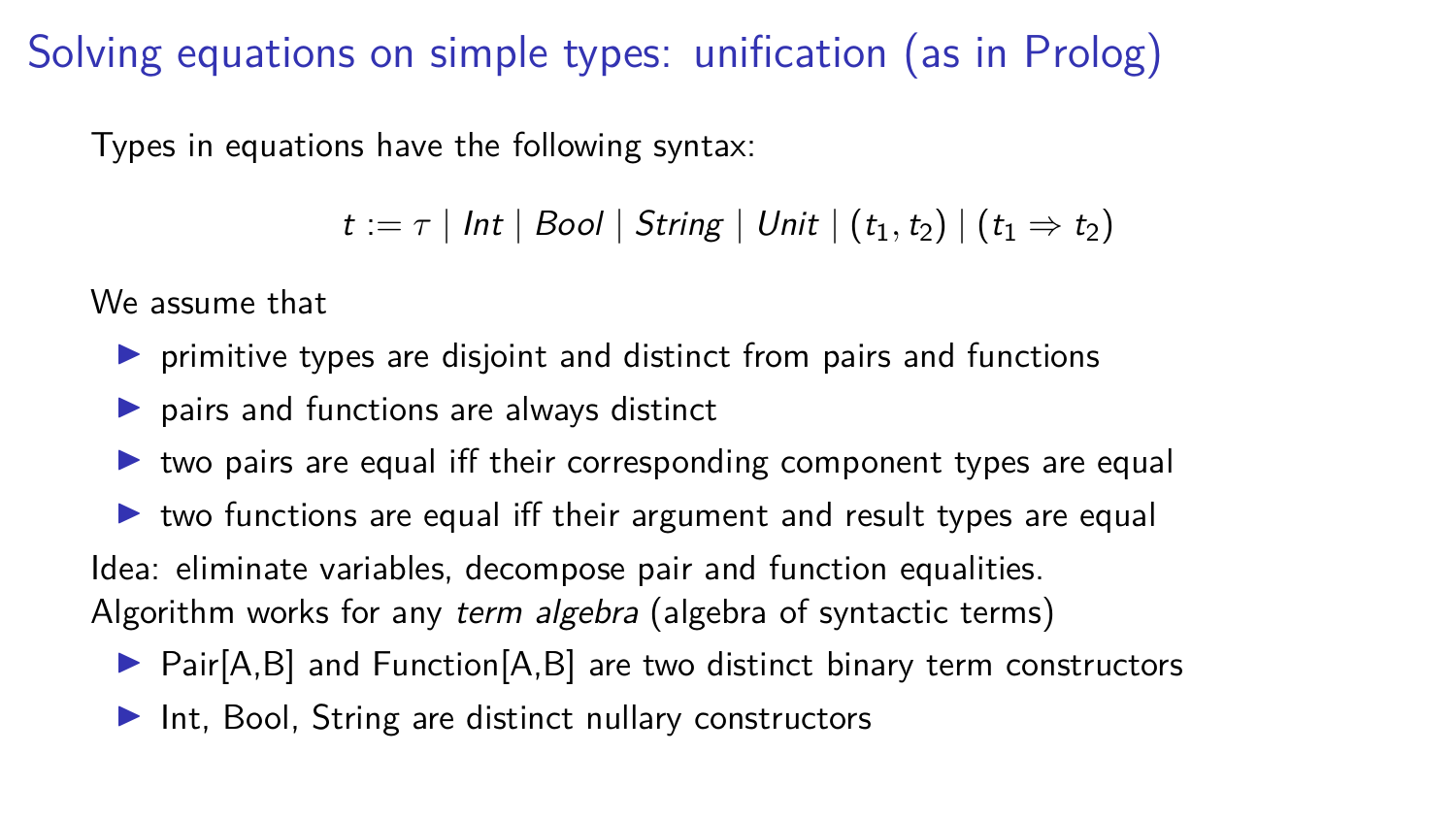## Unification Algorithm

Applies the following rules as long as they change equation set Let x denote a type variable and  $T$  a type term **Orient:** Replace  $T = x$  with  $x = T$  when  $\tau$  is not a type variable **Delete useless:** Remove  $T = T$  (both sides syntactically identical) **Eliminate:** Given  $x = T$  where T does not contain x, replace x with T in all remaining equations

**Occurs check:** Given  $x = T$  where T contains x, report clash (no solutions) **Decompose pairs:** Replace  $(T_1, T_2) = (T'_1, T'_2)$  with two equations  $T_1 = T'_1$  and  $T_2 = T'_2$ .

**Decompose functions:** Replace  $(T_1 \Rightarrow T_2) = (T_1' \Rightarrow T_2')$  with  $T_1 = T_1'$  and  $T_2 = T_2'$ . **Decomposition clash (remaining cases):** Given equality where two sides start with different constructors report clash (no solution). Examples:  $(\mathcal{T}_1, \mathcal{T}_2) = (\mathcal{T}'_1 \Rightarrow \mathcal{T}'_2)$ ,  $Int = (T_1, T_2)$ ,  $Int = Bool$ ,  $(T_1 \Rightarrow T_2) = String$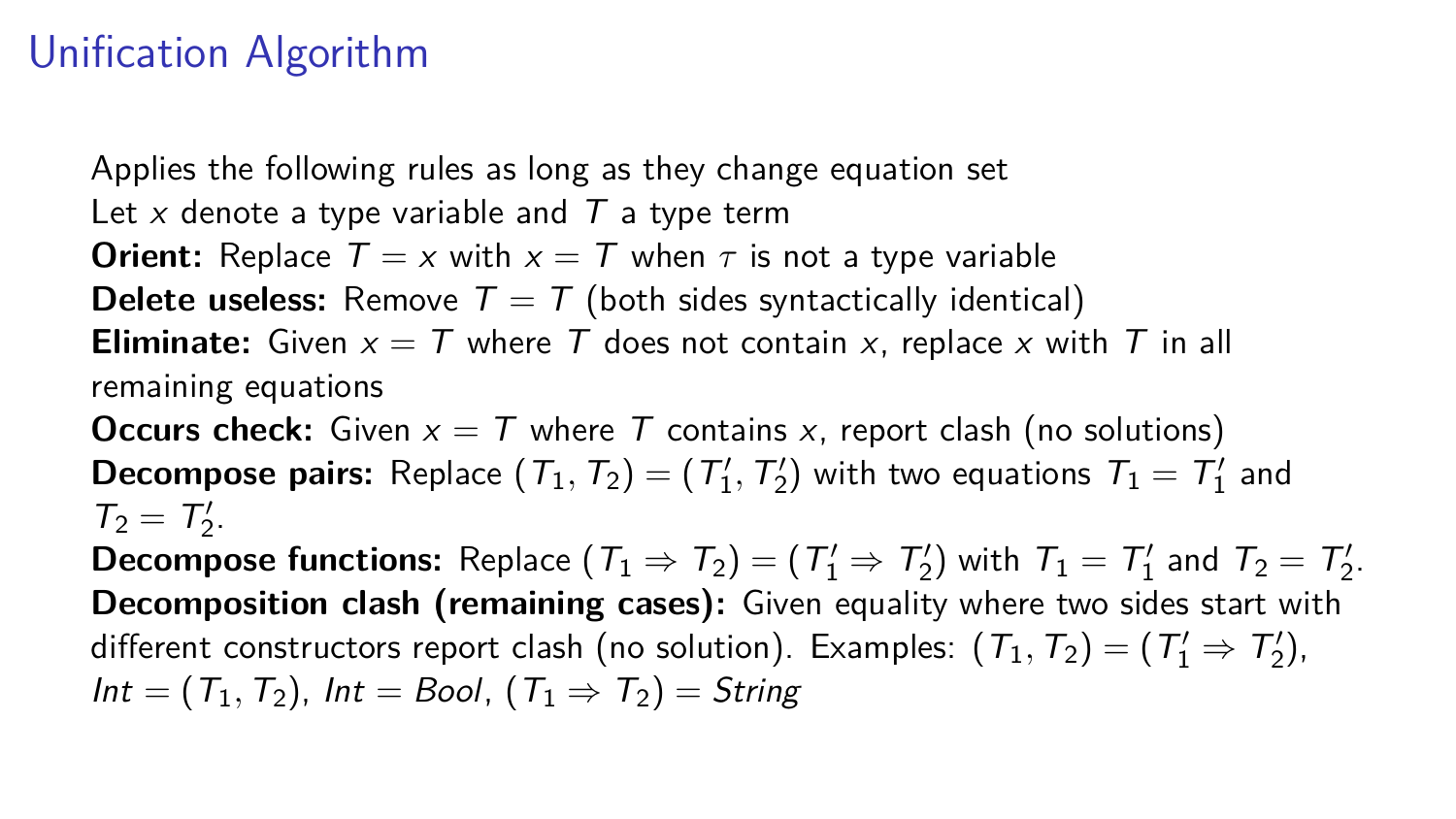## Properties of unification

Algorithm always terminates (running time almost linear given the right data structures)

If it reports clash it means that equations have no solution (there exist no annotations that make program type check)

Otherwise, the equations have one or more solutions. Note that a variable that appears on left of equation does not appear on the right (else the eliminate rule would apply). Call a variable that only appears on the right a parameter. If there are no parameters, there is exactly one solution. Otherwise, for each assignment of types to parameters we obtain a solution.

Moreover, all solutions are obtained this way. Therefore, the result of unification algorithm describes all possible ways to assign simple types to the program.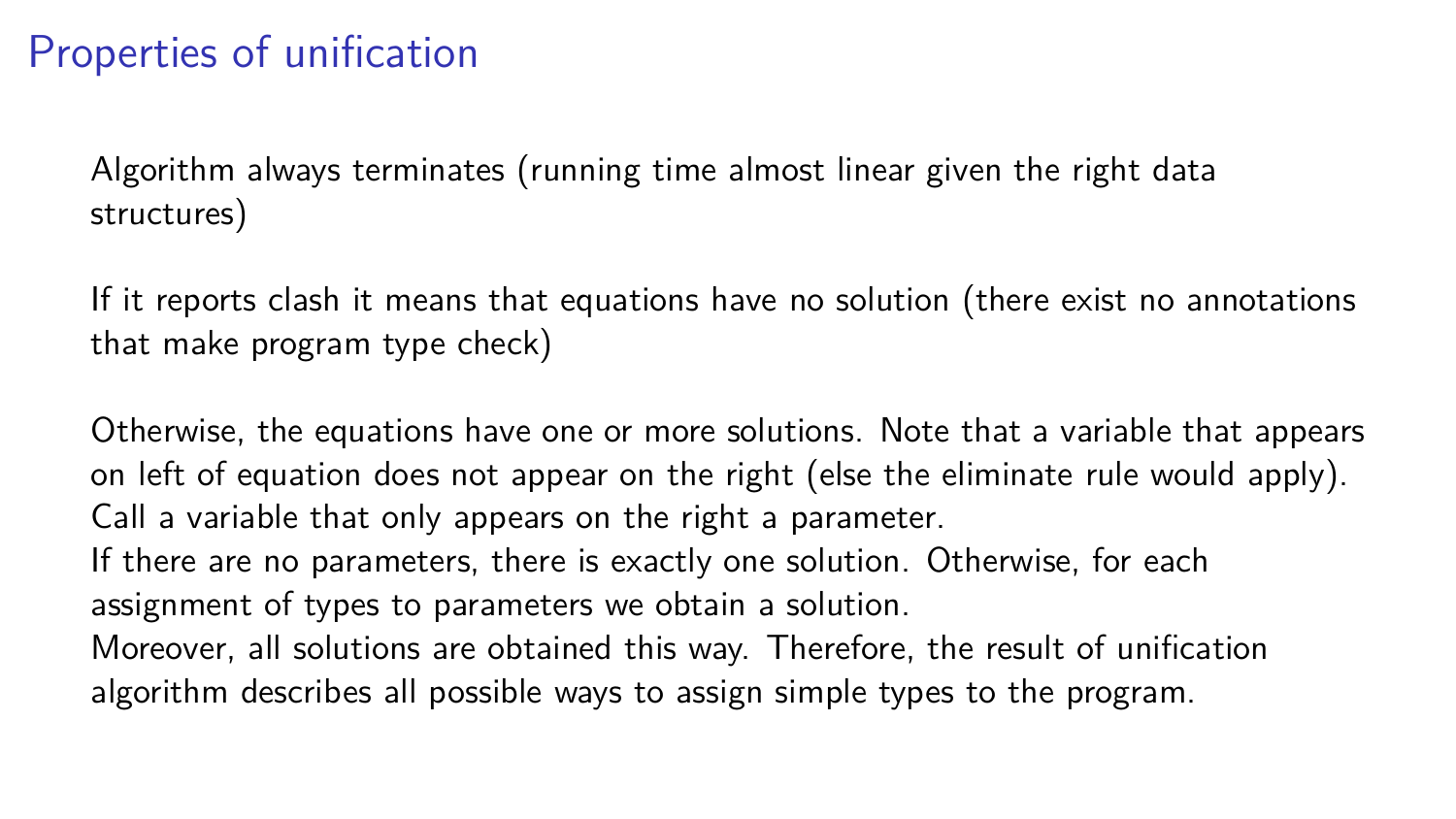## Run the algorithm for this example

```
def rightNest(t) = {
 (t. 1.1, (t. 1.2, t.2))}
def test1 = rightNest(((1, 2), 3))
```
Type variable for each sub-expression (same  $\tau_1$  for same expression, to keep it short)

$$
\tau = (\tau_1, \tau_{10})
$$
\n
$$
\tau = (\tau_1, \tau_{10})
$$
\n
$$
\tau = (\tau_1, \tau_{20})
$$
\n
$$
\tau = (\tau_1, \tau_{30})
$$
\n
$$
\tau = (\tau_2, \tau_{20})
$$
\n
$$
\tau = (\tau_1, \tau_{30})
$$
\n
$$
\tau = (\tau_{30}, \tau_{4})
$$
\n
$$
\tau = (\tau_{31}, \tau_{41})
$$
\n
$$
\tau = (\tau_{31}, \tau_{42})
$$
\n
$$
\tau = (\tau_{32}, \tau_{43})
$$
\n
$$
\tau = (\tau_{33}, \tau_{41})
$$
\n
$$
\tau_0 = (\tau_2, \tau_1)
$$
\n
$$
\tau_1 = (\tau_2, \tau_{20})
$$
\n
$$
\tau_2 = (\tau_1, \tau_{20})
$$
\n
$$
\tau_1 = (\tau_2, \tau_{20})
$$
\n
$$
\tau_1 = (\tau_1, \tau_{10})
$$
\n
$$
\tau_1 = (\tau_1, \tau_{10})
$$
\n
$$
\tau_1 = (\tau_1, \tau_{10})
$$
\n
$$
\tau_1 = (\tau_1, \tau_{10}) = (\tau_1, \tau_{11})
$$
\n
$$
\tau_1 = (\tau_2, \tau_2)
$$
\n
$$
\tau_1 = (\tau_3, \tau_3)
$$
\n
$$
\tau_2 = (\tau_3, \tau_4)
$$
\n
$$
\tau_3 = (\tau_3, \tau_4)
$$
\n
$$
\tau_4 = (\tau_2, \tau_5)
$$
\n
$$
\tau_5 = (\tau_3, \tau_4)
$$
\n
$$
\tau_6 = (\tau_2, \tau_5)
$$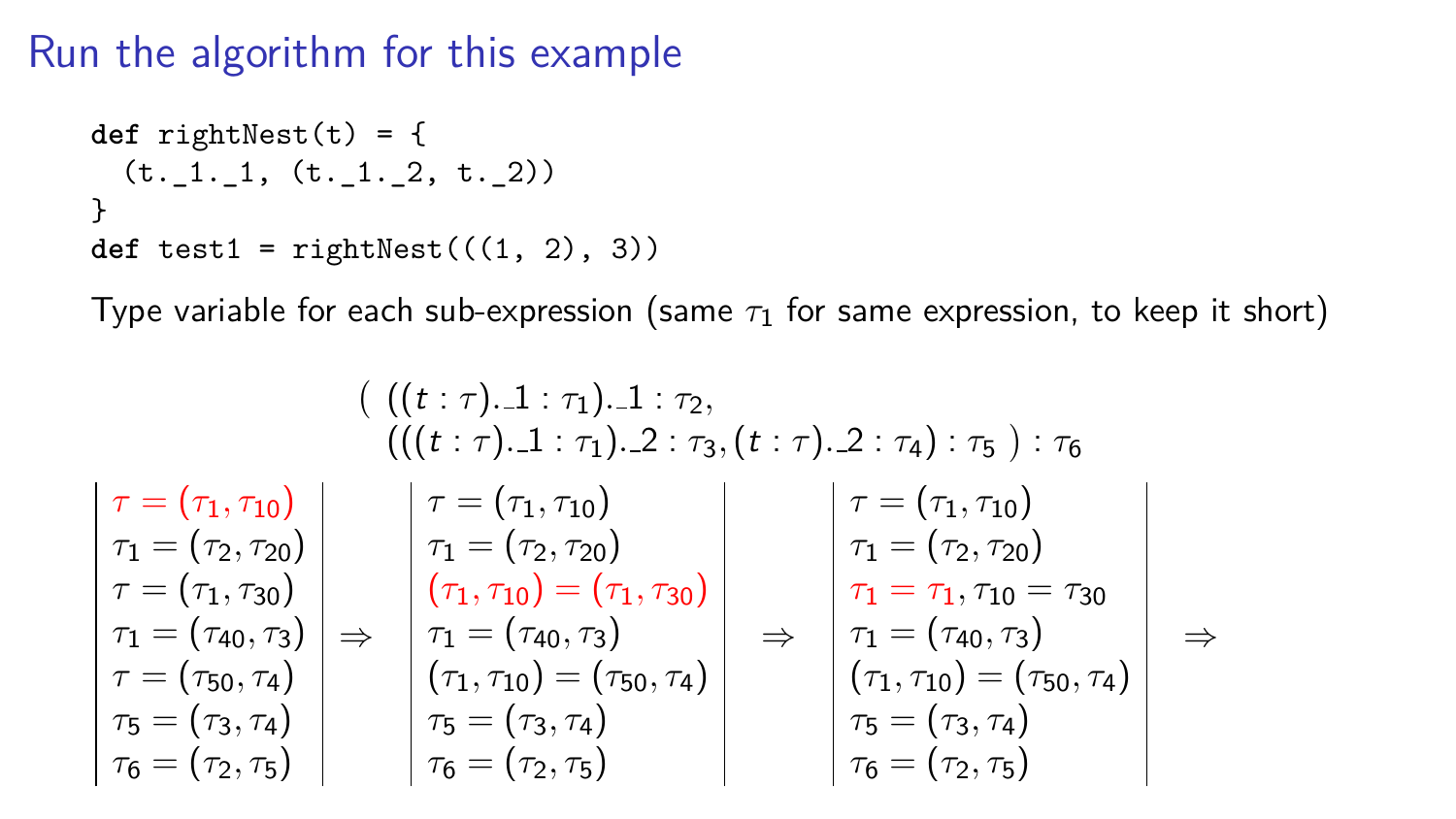# Applying Unification Rules Some More

$$
\begin{array}{c|c|c|c|c|c|c|c|c} \hline \tau = (\tau_1, \tau_{10}) & \tau_1 = (\tau_2, \tau_{20}) & \tau_1 = (\tau_2, \tau_{20}) & \tau_1 = (\tau_4, \tau_3) & \tau_1 = (\tau_{40}, \tau_3) & \tau_1 = (\tau_{40}, \tau_3) & \tau_1 = (\tau_{40}, \tau_3) & \tau_1 = (\tau_{40}, \tau_3) & \tau_1 = (\tau_{40}, \tau_3) & \tau_1 = (\tau_{40}, \tau_3) & \tau_1 = (\tau_{40}, \tau_3) & \tau_1 = (\tau_{40}, \tau_3) & \tau_1 = (\tau_{40}, \tau_3) & \tau_1 = (\tau_{40}, \tau_3) & \tau_1 = (\tau_{40}, \tau_3) & \tau_1 = (\tau_{40}, \tau_1) & \tau_1 = (\tau_2, \tau_2) & \tau_1 = (\tau_2, \tau_2) & \tau_1 = (\tau_2, \tau_2) & \tau_1 = (\tau_2, \tau_2) & \tau_1 = (\tau_2, \tau_2) & \tau_1 = (\tau_2, \tau_2) & \tau_1 = (\tau_2, \tau_2) & \tau_1 = (\tau_2, \tau_2) & \tau_1 = (\tau_2, \tau_2) & \tau_1 = (\tau_2, \tau_2) & \tau_1 = (\tau_2, \tau_2) & \tau_1 = (\tau_2, \tau_2) & \tau_1 = (\tau_2, \tau_2) & \tau_2 = \tau_4 & \tau_1 = (\tau_4, \tau_3) & \tau_5 = \tau_1, \tau_{10} = \tau_4 & \tau_5 = (\tau_3, \tau_4) & \tau_6 = (\tau_2, \tau_5) & \tau_7 = (\tau_3, \tau_4) & \tau_7 = (\tau_2, \tau_5) & \tau_8 = (\tau_3, \tau_4) & \tau_9 = (\tau_2, \tau_5) & \tau_1 = (\tau_2, \tau_5) & \tau_1 = (\tau_3, \tau_4) & \
$$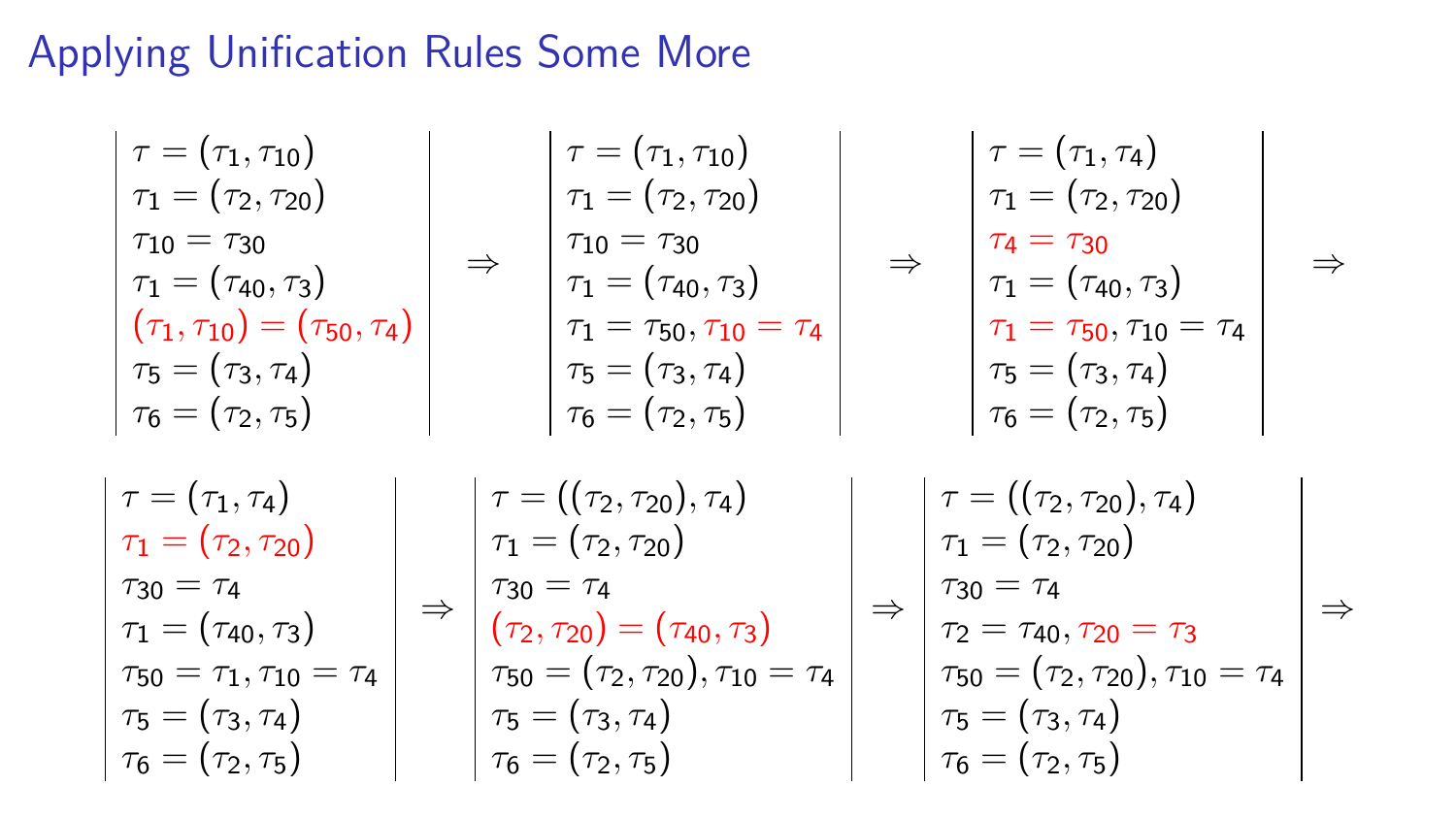#### And More

$$
\tau = ((\tau_2, \tau_3), \tau_4)
$$
\n
$$
\tau_1 = (\tau_2, \tau_3)
$$
\n
$$
\tau_3 = \tau_4
$$
\n
$$
\tau_2 = \tau_{40}, \tau_{20} = \tau_3
$$
\n
$$
\tau_5 = (\tau_2, \tau_3), \tau_{10} = \tau_4
$$
\n
$$
\tau_6 = (\tau_2, \tau_5)
$$
\n
$$
\tau_7 = (\tau_2, \tau_3)
$$
\n
$$
\tau_8 = (\tau_3, \tau_4)
$$
\n
$$
\tau_9 = (\tau_2, \tau_5)
$$
\n
$$
\tau_{10} = (\tau_2, \tau_3)
$$
\n
$$
\tau_{21} = (\tau_2, \tau_3)
$$
\n
$$
\tau_{30} = \tau_4
$$
\n
$$
\tau_{40} = \tau_2, \tau_{20} = \tau_3
$$
\n
$$
\tau_{50} = (\tau_2, \tau_3), \tau_{10} = \tau_4
$$
\n
$$
\tau_{6} = (\tau_3, \tau_4)
$$
\n
$$
\tau_{75} = (\tau_3, \tau_4)
$$
\n
$$
\tau_{8} = (\tau_2, \tau_5)
$$
\n
$$
\tau_{9} = (\tau_2, \tau_{10})
$$
\n
$$
\tau_{11} = (\tau_2, \tau_3)
$$
\n
$$
\tau_{12} = (\tau_2, \tau_3)
$$
\n
$$
\tau_{13} = (\tau_4, \tau_4)
$$
\n
$$
\tau_{14} = (\tau_2, \tau_3)
$$
\n
$$
\tau_{15} = (\tau_3, \tau_4)
$$
\n
$$
\tau_{16} = (\tau_2, (\tau_3, \tau_4))
$$
\n
$$
\tau_{17} = (\tau_2, \tau_3)
$$
\n
$$
\tau_{18} = (\tau_3, \tau_4)
$$
\n
$$
\tau_{19} = (\tau_2, \tau_3)
$$
\n
$$
\tau_{10} = \tau_4
$$
\n
$$
\tau_{11} = (\tau_2, \tau_3)
$$
\n
$$
\tau_{12} = (\tau_3, \tau_4)
$$
\n

The argument type is  $\tau = ((\tau_2, \tau_3), \tau_4)$ The result type is  $\tau_6 = (\tau_2, (\tau_3, \tau_4))$ The types *τ*2*, τ*3*, τ*<sup>4</sup> can be picked arbitrarily—there are infinitely many solutions.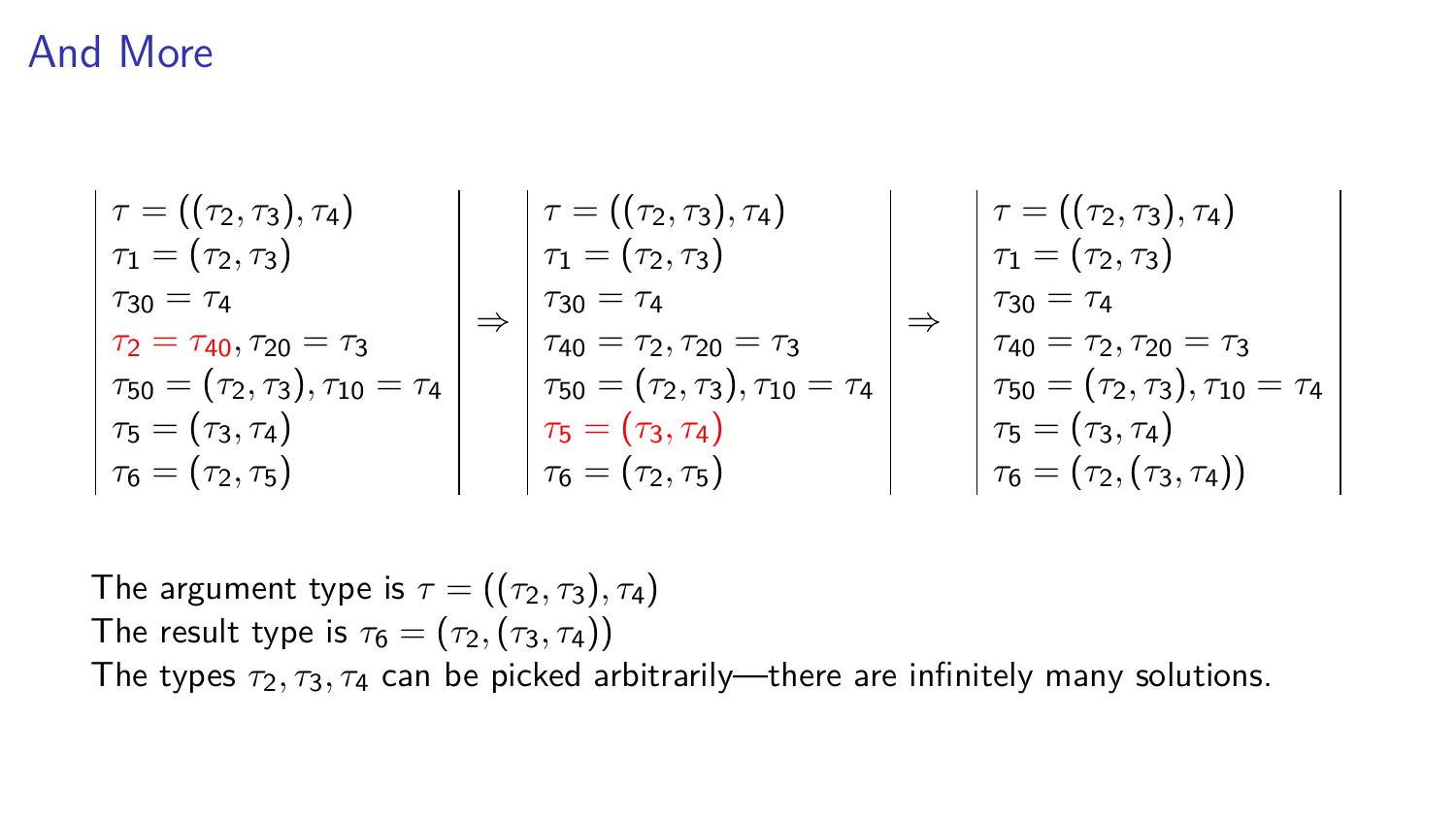## Adding Constraints for Function Call

We have:

$$
\mathsf{rightNest} : ((\tau_2, \tau_3), \tau_4) \Rightarrow (\tau_2, (\tau_3, \tau_4))
$$

Given a call rightNest $(((1, 2), 3))$ , we add constraints equivalent to

 $(\tau_2, \tau_3), \tau_4) = ((\text{Int}, \text{Int}), \text{Int})$ 

Thus we conclude  $\tau_2 = Int, \tau_3 = Int, \tau_4 = Int$ . Given that

 $rightNest(((1, 2), 3)) : (\tau_2, (\tau_3, \tau_4))$ 

we conclude

$$
rightNest(((1,2),3)) : (Int, (Int, Int))
$$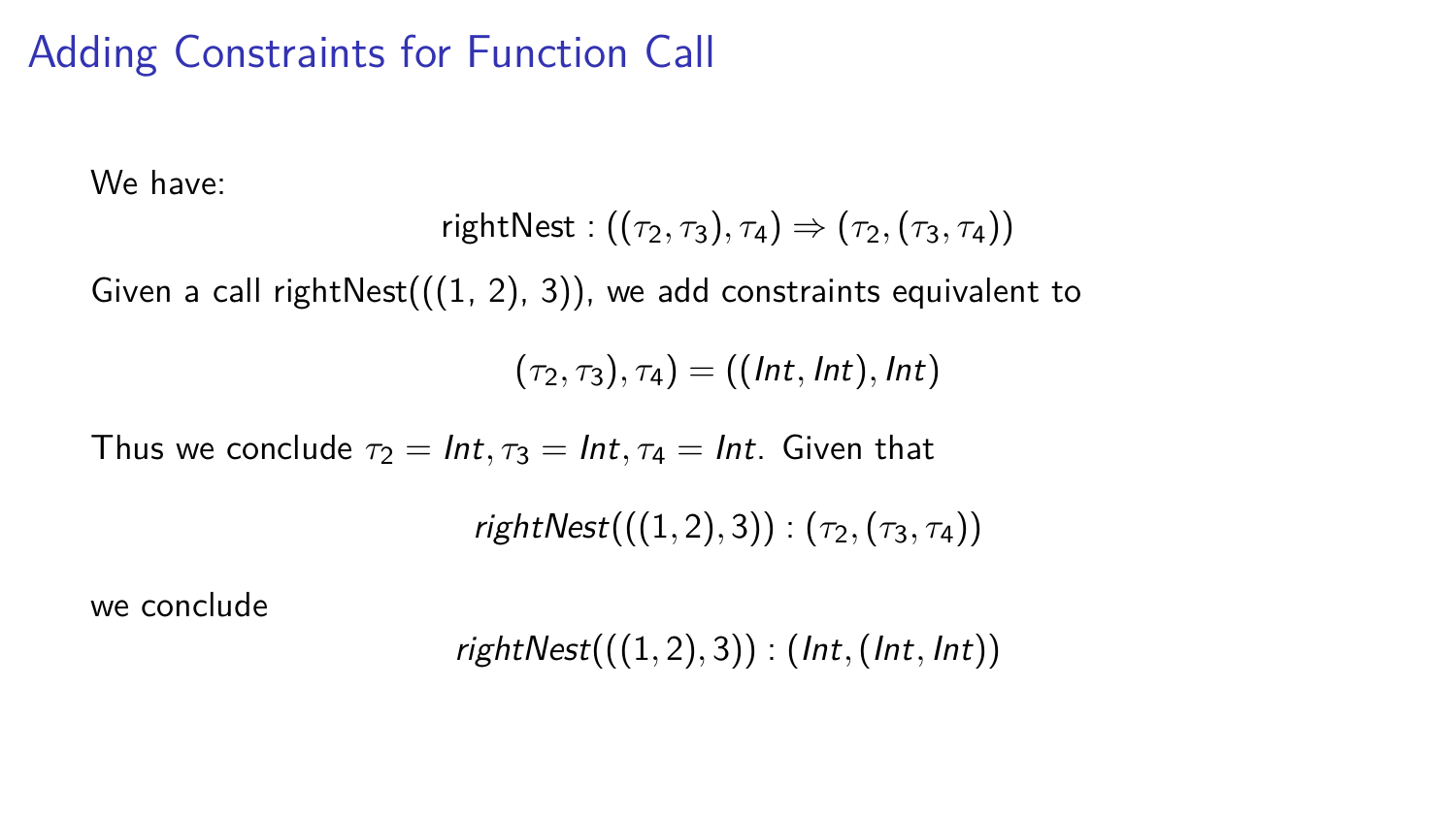#### What happens in this case?

```
def rightNest(t) = {
 (t. 1.1, (t. 1.2, t.2))}
def test1 = rightNest(((1, 2), 3))def test2 = rightNest((false , true), false)
```

$$
(\tau_2, \tau_3), \tau_4) = ((Int, Int), Int)
$$
 because of test1  

$$
(\tau_2, \tau_3), \tau_4) = ((Bool, Bool), Bool)
$$
 because of test2

which implies  $Int = Bool$  and is contradictory.

Program fails to type check because the argument type of  $t$  becomes equal to both  $Int$ and Bool, which is inconsistent.

This is a pity, because we could copy rightNest into rightNest2 with the same body as rightNest, then call rightNest2((false, true), false), and everything would work. But the new program executes the same as old.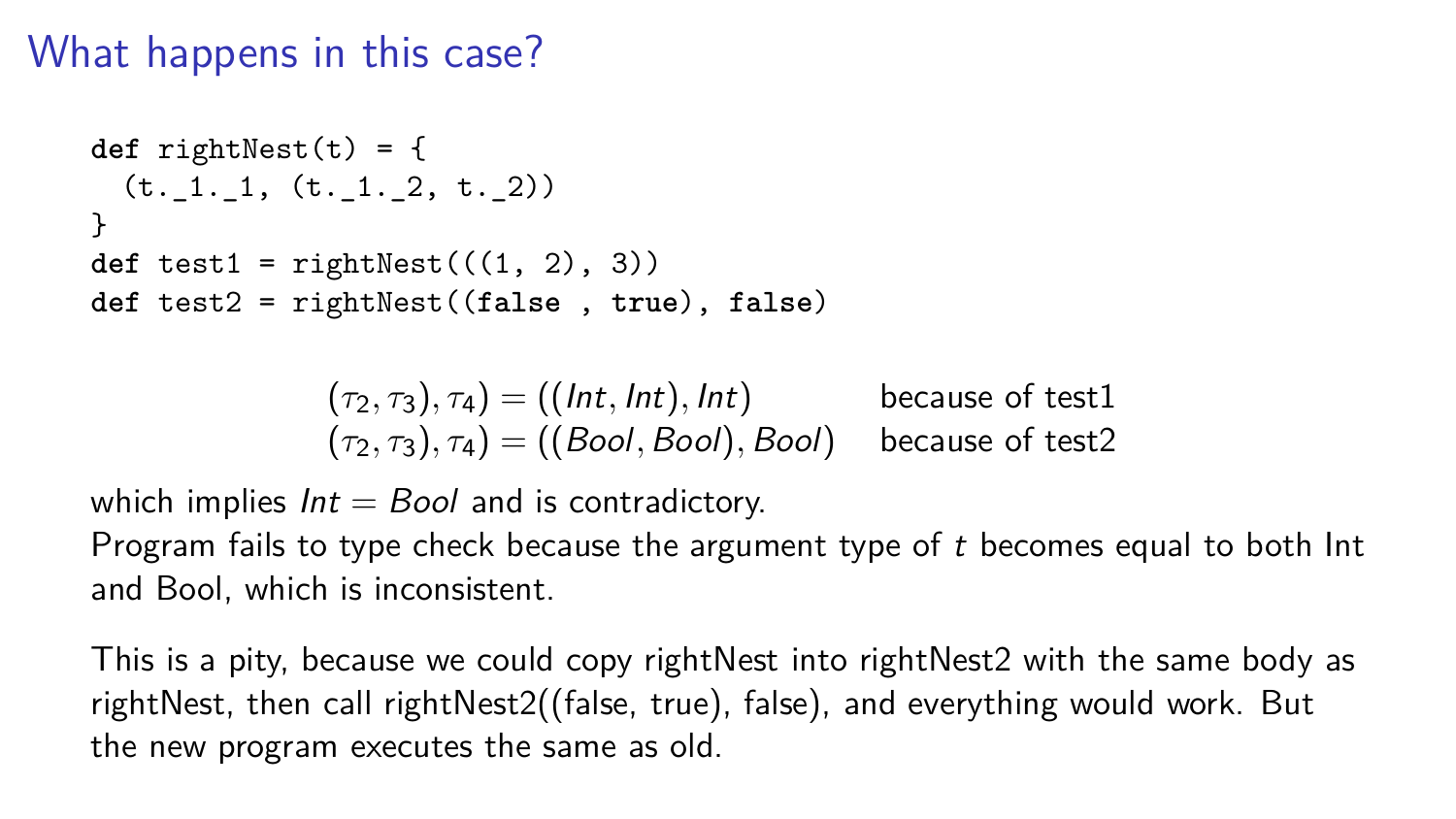More flexibility through generalization

```
def rightNest(t) = {
 (t. 1. 1. (t. 1. 2, t. 2))}
def test1 = rightNest(((1, 2), 3))def test2 = rightNest((false , true), false)
```
After completing the inference for rightNest, first generalize its free type variables into a variable schema:

$$
\forall a, b, c. ((a, b), c)) \rightarrow (a, (b, c))
$$

Then, each time we use the function, replace quantified variables with fresh variables. Use in test1:

$$
((a_1,b_1),c_1))\to (a_1,(b_1,c_1))
$$

 $a_1 = Int, b_1 = Int, c_1 = Int$ Use in test2:

$$
((a_2,b_2),c_2))\to(a_2,(b_2,c_2))
$$

 $a_2 =$  Bool,  $b_2 =$  Bool,  $c_2 =$  Bool